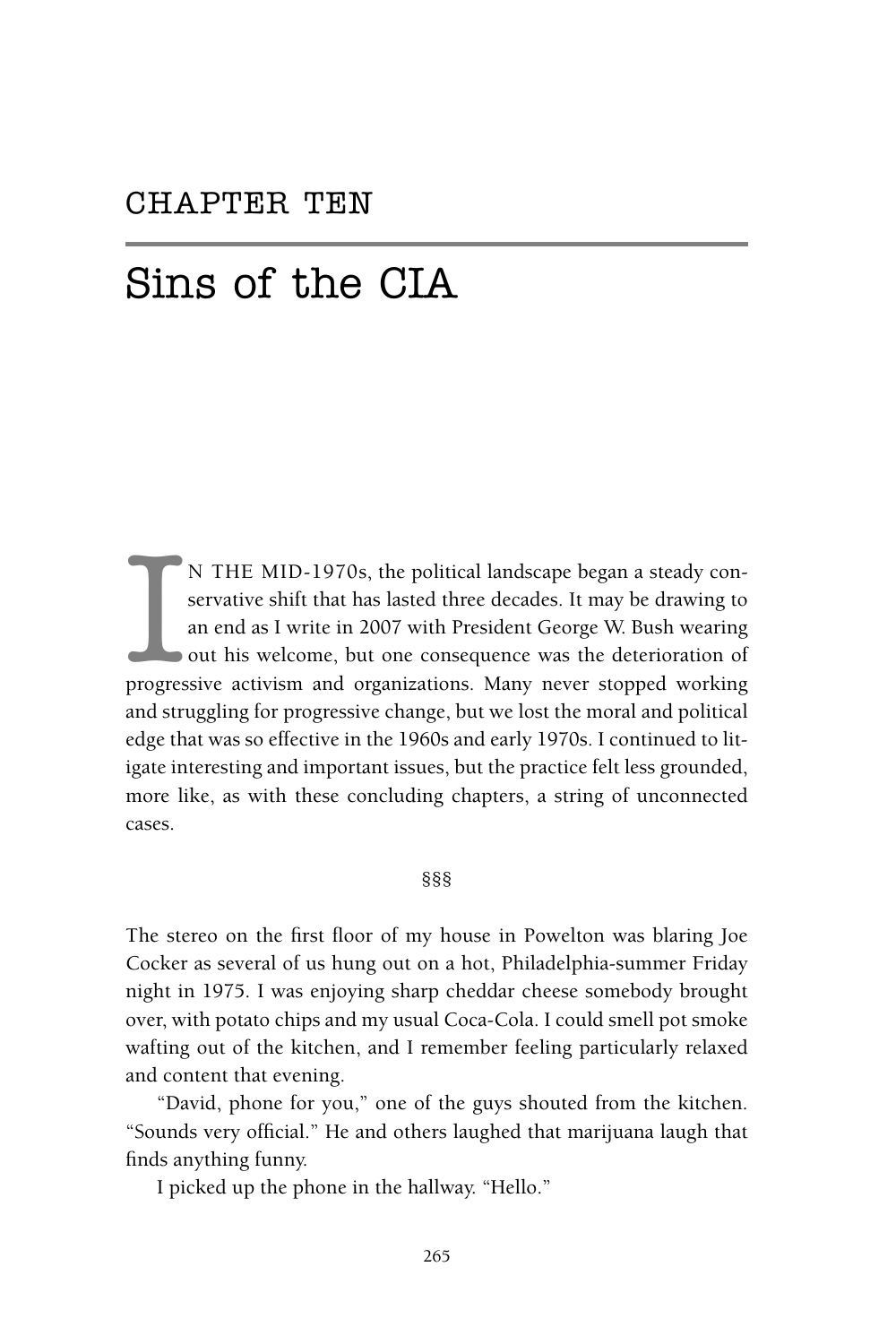"Hello, is this Mr. Kairys?"

"Yes."

"I'm Rod Hills, counsel to—"

"Sorry, I can't hear you with the music going. Can you hold while I go upstairs?"

"Sure."

I went to my second-floor area, where I had a bedroom, bathroom, and living room. "Hello, I'm sorry I didn't catch your name?"

"I'm Rod Hills, counsel to the president. You are the attorney for Alice Olson?"

"Yeah. Did you say counsel to the president?" I almost added "of the United States."

"Yes. President Ford asked me to call you to extend an invitation to Mrs. Olson."

I tried to quickly shift into lawyer mode and to figure out if this was real or some prank. Maybe a friend who saw my name in the national media outpouring on the Olson case had someone make a joke call. The only counsel to the president I had heard of was John Dean, who turned on President Nixon in the Watergate scandal that had just brought Gerald Ford to the presidency.

"What kind of invitation?"

"President Ford would like to meet with Mrs. Olson confidentially at the White House on Monday."

"This Monday, three days from today?"

"Yes."

"Can you tell me the purpose and subject matter of this meeting so I can explain it to the Olson family?"

"The president will not discuss the legal claims you have asserted but as I understand not yet filed. The president has turned that over to the attorney general to discuss with you. President Ford feels strongly and personally about what occurred and is outraged by what our government did, and he wants to express sympathy and apologize to Mrs. Olson."

"Do you literally mean just Mrs. Olson or the Olson family, which includes two sons and a daughter?"

"The whole family is fine. That won't be a problem. Since it won't be about the legal issues, it's limited to the family and won't include you or me."

I started to believe and became concerned. The apology would be nice—the Olsons sure deserved it—and could help our claims, but a get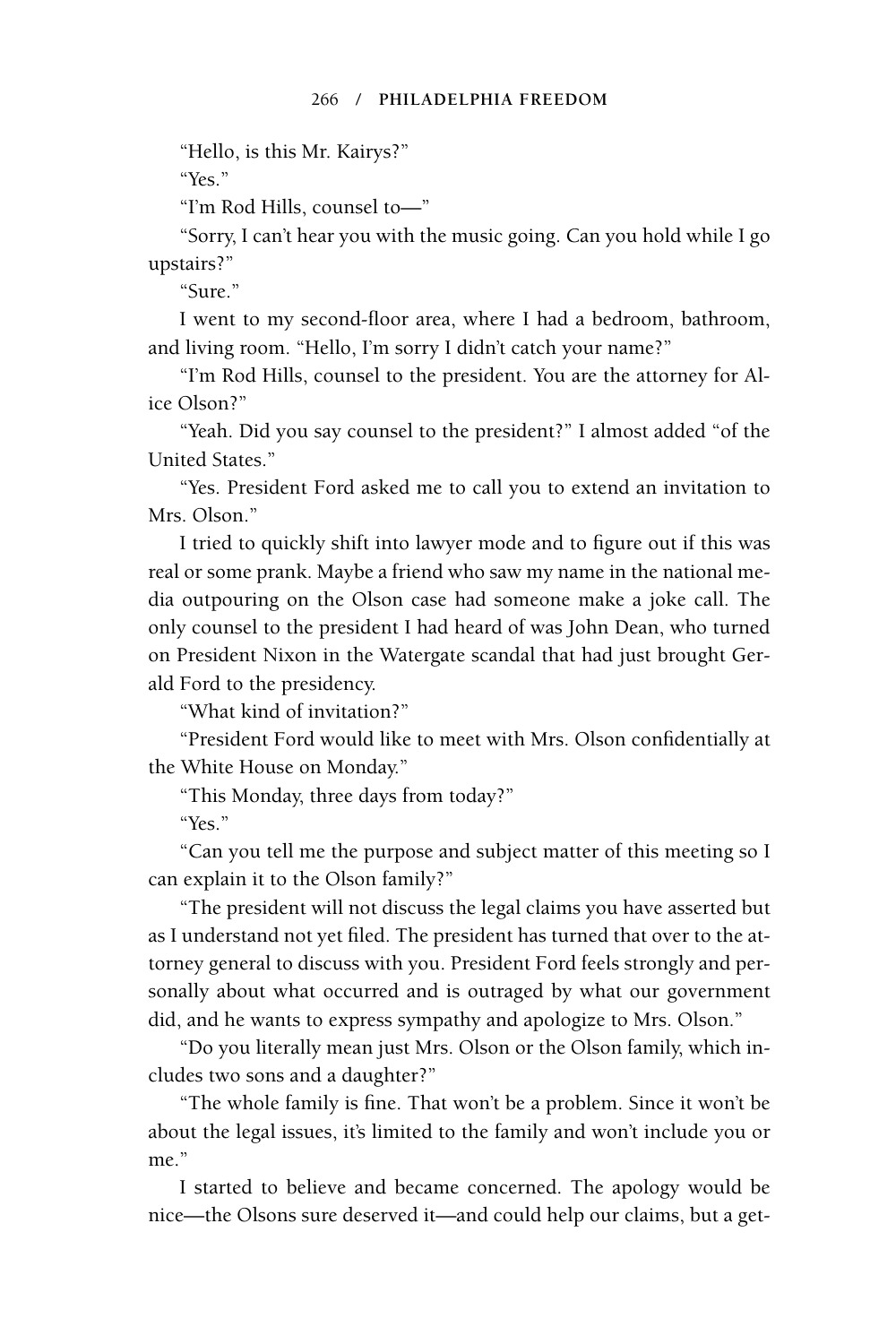together like this usually happens when the issues are resolved. The meeting could convey that the matter is over, resolved, and the fickle media could lose interest. "When you say *confidential*, do you anticipate a press conference or press coverage?" I asked.

"No press conference."

"A news release or some communication to the press?"

"There would be a statement saying briefly there was a meeting, who was there, and what was discussed, and maybe a photo op for the press."

"You mean they would be in front of TV and photographers for pictures?"

"Yes, a photo opportunity for a few moments after the meeting."

"Does there have to be a photo op or a statement?"

"We have an obligation to do that. It happens anytime someone meets with the president. The president doesn't want to be secretive, and people watch who comes in and out of the White House."

"I'll contact the Olsons right away. How can I reach you over the weekend?"

"I'll give you my home phone and a central White House number where they can reach me and patch you through at any time."

I took down Hills's numbers. "I'll get back to you tomorrow sometime."

## §§§

The Olson case began in June 1975, about a month before Hills's call, when a presidential commission investigating the CIA issued a report. The CIA had been widely criticized for wrongdoing and deception mostly related to the Vietnam War and a range of misdeeds that included overthrow of the democratically elected, left-leaning government of Chile and the death of its leader, Salvador Allende. Congressional hearings and investigations were spearheaded by Senator Frank Church, whose committee issued scathing reports. Former vice president and New York governor Nelson Rockefeller was appointed to head a presidential commission to investigate the CIA. The Rockefeller Commission identified some abuses but generally played down any serious or systemic problems. It did mention that some of the CIA's activities had hurt individual Americans, including one unidentified person who died in CIA drug experiments when he was unwittingly given LSD.

The dates and sketchy circumstances about that death announced in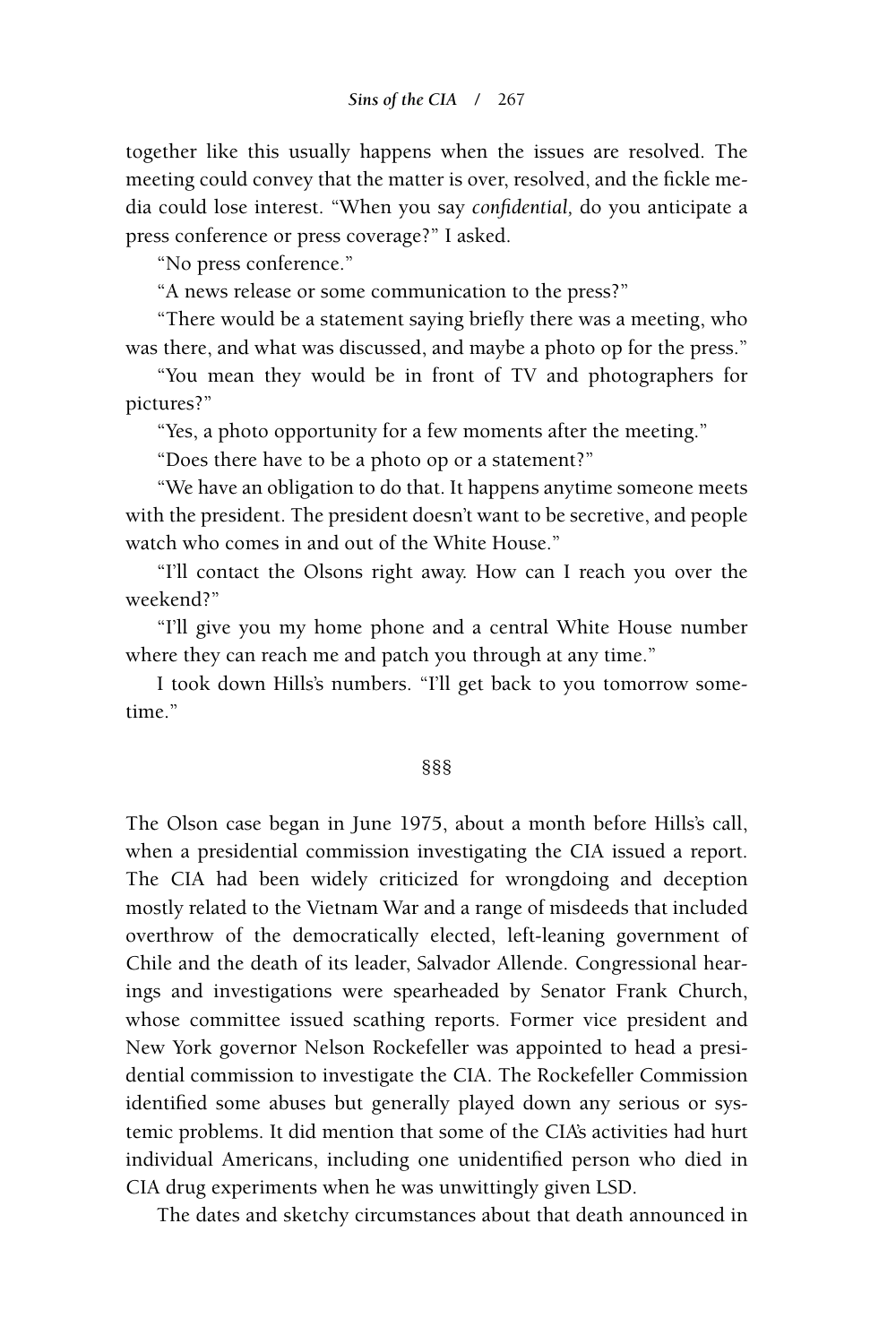the Rockefeller Commission report fit the death of Dr. Frank Olson, a biochemist who worked on high-level military research projects. A CIA researcher gave Olson and a few other scientists gathered at a retreat large doses of LSD secretly mixed in an after-dinner liquor. He died about a week later. Vincent Ruwet, one of Frank's former research colleagues who still lived down the street from Frank's wife, Alice, in Frederick, Maryland, confirmed that Frank was the person discussed in the Rockefeller Commission report.

Alice had been told that Frank committed suicide by jumping out a tenth-floor window of the Statler Hotel in New York on November 28, 1953. No one mentioned to her that he had been unwittingly drugged or that drugs were involved at all. All she knew was that he returned from the retreat depressed and acting strangely. He told her, before going to New York, that he had "made a mistake" and would leave his job. She and her three children, Eric, Lisa, and Nils—9, 7, and 5 years old when Frank died—had tried to cope for over 20 years with what they thought was Frank's inexplicable suicide. Ruwet was among several of Frank's colleagues and family friends who watched the family suffer without revealing the circumstances of his death.

Eric Olson shared an apartment with Rudy when we were in Tony's program, and Eric was a graduate student. I got to know him through Rudy. When Eric later taught at an experimental school for kids from Mantua, a poor black community near Powelton, I took off a month to teach and help build classrooms there with him, and we took a couple of the kids on a skiing trip.

Eric asked Rudy if we were interested in the case, which of course we were. Eric also knew and approached Harry Huge at Arnold & Porter, one of the most prestigious law firms in Washington. Huge won a big case for the victims of the Buffalo Creek mine disaster with help on establishing the types and extent of the harm done from Robert Jay Lifton, a leading psychologist at Yale. Eric worked with Lifton, and they coauthored some important works.<sup>1</sup>

Huge was interested in the Olsons' case, and his firm had deep connections in government and unlimited resources. We had independence from Washington and a habit of questioning and challenging government and could probably get the expenses covered by NECLC. It seemed a close call for them made easier because Arnold & Porter's connections created conflict of interest problems.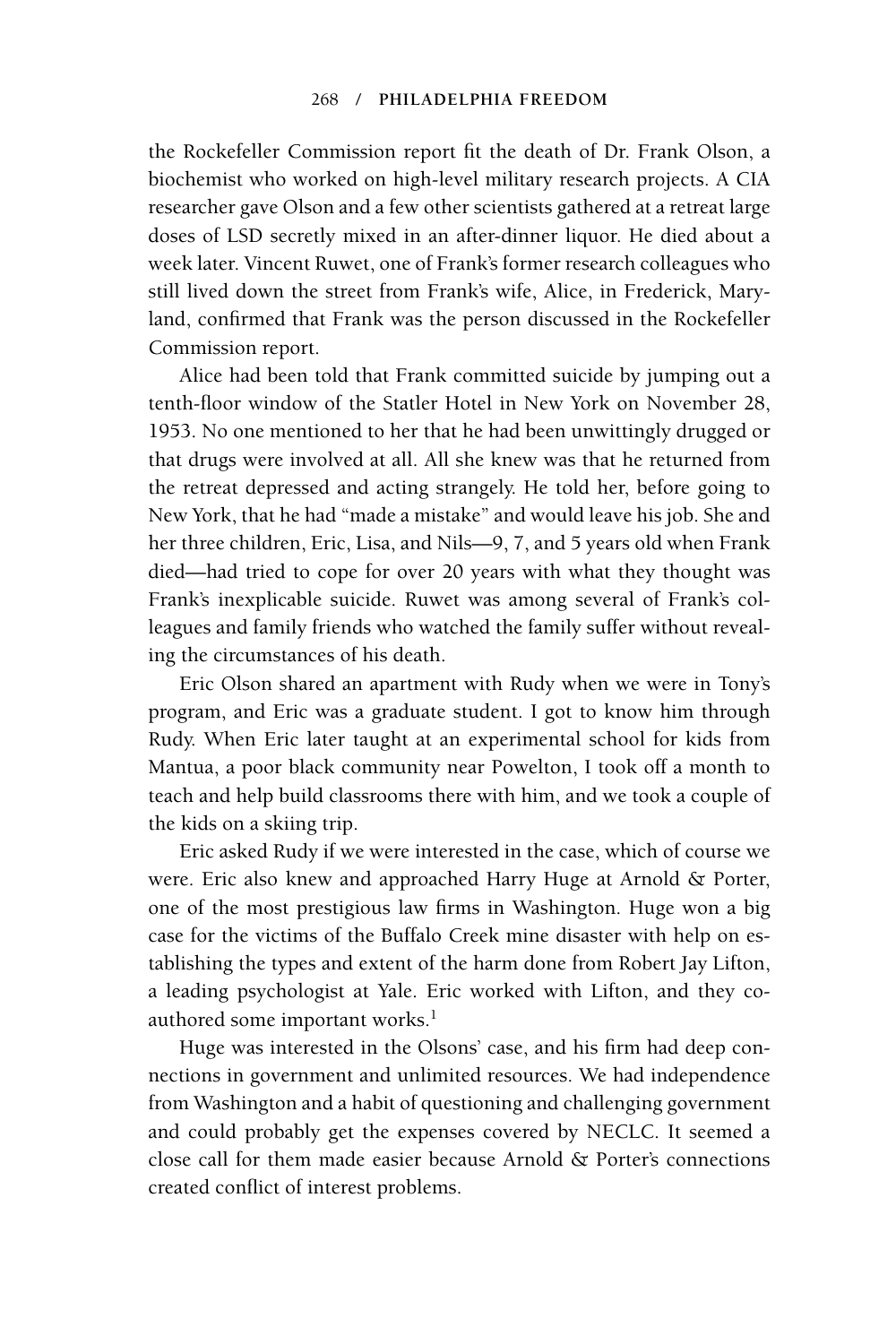This was one of the few cases that Rudy and I decided to do together. We always talked out our cases—sometimes it seemed that's what we mostly did—but one of us would take each case. The Olson case would require a lot of work and time, and we were both busy on other cases. We decided to do it together, but as it turned out, I took the lead and did most of the work. I particularly liked the investigative side of it, trying to figure out what happened to Frank Olson, which Rudy was less interested in.

The Olsons held a news conference on Alice's lawn to announce that they were the family of the deceased man described in the Rockefeller Commission report and that they intended to take legal action. Eric, reading the family's statement, said, "Suddenly we learn that Alice Olson's being left in adulthood to raise a family alone, her children left to grow up without a father—we learn that these deprivations were not necessary. And we suddenly learn that for 22 years we were lied to."

"It never occurred to me," Alice said, "that there was foul play."

"When friends would ask, 'How did your daddy die?'—that's always been a tough one," Lisa said. "I used to say he died of a concussion," Nils added.

They struck a chord with the national media and with the nation, perhaps because they were a tall, mostly light-haired, handsome family in a country setting and with obvious integrity who had suffered a great deal. News of every move and development in the case was widely covered.<sup>2</sup>

### §§§

While the party continued downstairs at my house, I called Alice Olson. "I'm sorry to call in the late evening, but President Ford's counsel just called to invite you all to the White House, Alice," I told her. "He wants to apologize to you." It took a little while to get used to calling her Alice instead of Mrs. Olson. I was only 32, and I admired the way she got through Frank's death and raised the children with an unnecessary, false cloud over all of them.

"No kidding. I didn't expect that."

"I didn't either. Government and large institutions often settle cases, but they rarely apologize. He wants you to come to the White House on Monday."

"This Monday?" Her voice trailed off and she paused.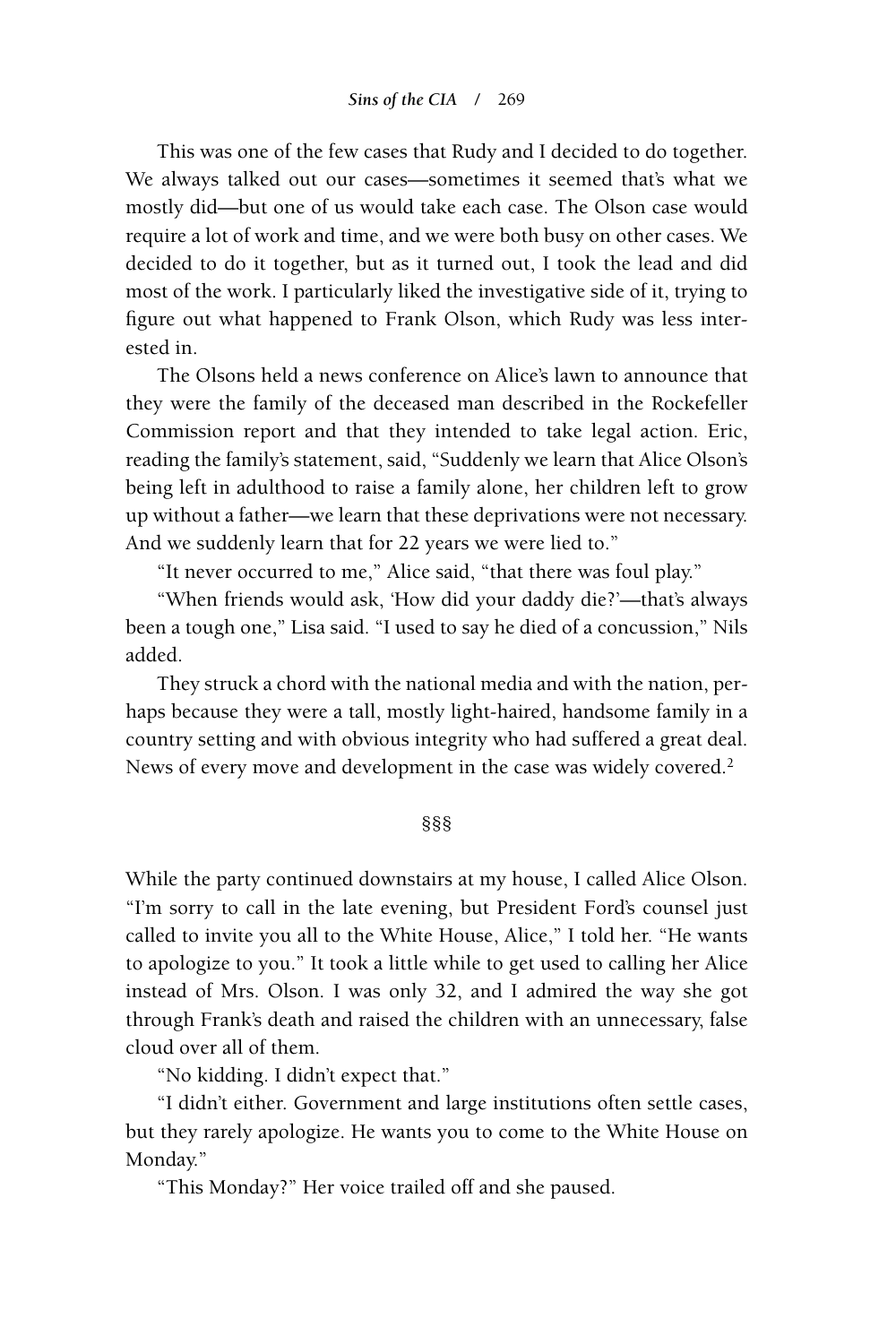"Are you okay?"

"Yeah, it's okay. I feel like I'm going through all this again and don't know what comes next. But this is nice. They should apologize."

"It's fitting that it come from the president."

"Yes. "

"If you don't mind, I'd like to raise some issues with them before we go down there on Monday. Apologies and a public meeting where the parties come together usually happen at the end of the process. I don't want the government or the media to get the idea that this ends it or diminishes what is yet to happen. I'd like to link the Monday meeting with a commitment on their part to provide us documents and to discuss the claims, and I want to discuss with them how the meeting is presented to the public so we can have a role in defining the story. I think we have some leverage since they want this public apology to happen Monday."

"Sure. I really would like to hear this apology."

Hills balked at some of my demands but, after checking with "our folks here," accepted all of them. The White House would issue a joint statement following the meeting that consisted of a first part written by them and a second part written by the Olson family. They agreed that we could see their part in advance and suggest changes and that the Olsons' part would be up to them with no advance look or suggestions. There would be photos taken by the White House photographer but no media access to the visit.

The White House part of the statement, which included all of our suggested changes, emphasized Ford's apology. "The president met with the family of Dr. Frank Olson," it said. "He expressed the sympathy of the American people and apologized on behalf of the U.S. government for the circumstances of Dr. Frank Olson's death. The Olson family asked that they be told of all the facts about Dr. Olson's death. The president told the family that he had instructed his counsel's office to make information available to them at the earliest possible date. He also informed the Olson family that the attorney general has been asked to meet with their legal representatives to discuss the claims they wish to assert against the CIA."

The part written by the Olsons, mainly Eric, emphasized the importance of finding out what happened and resolving the legal claims. "We deeply appreciate President Ford's expression of sympathy and apology to our family. His concern and his invitation to meet with him are of great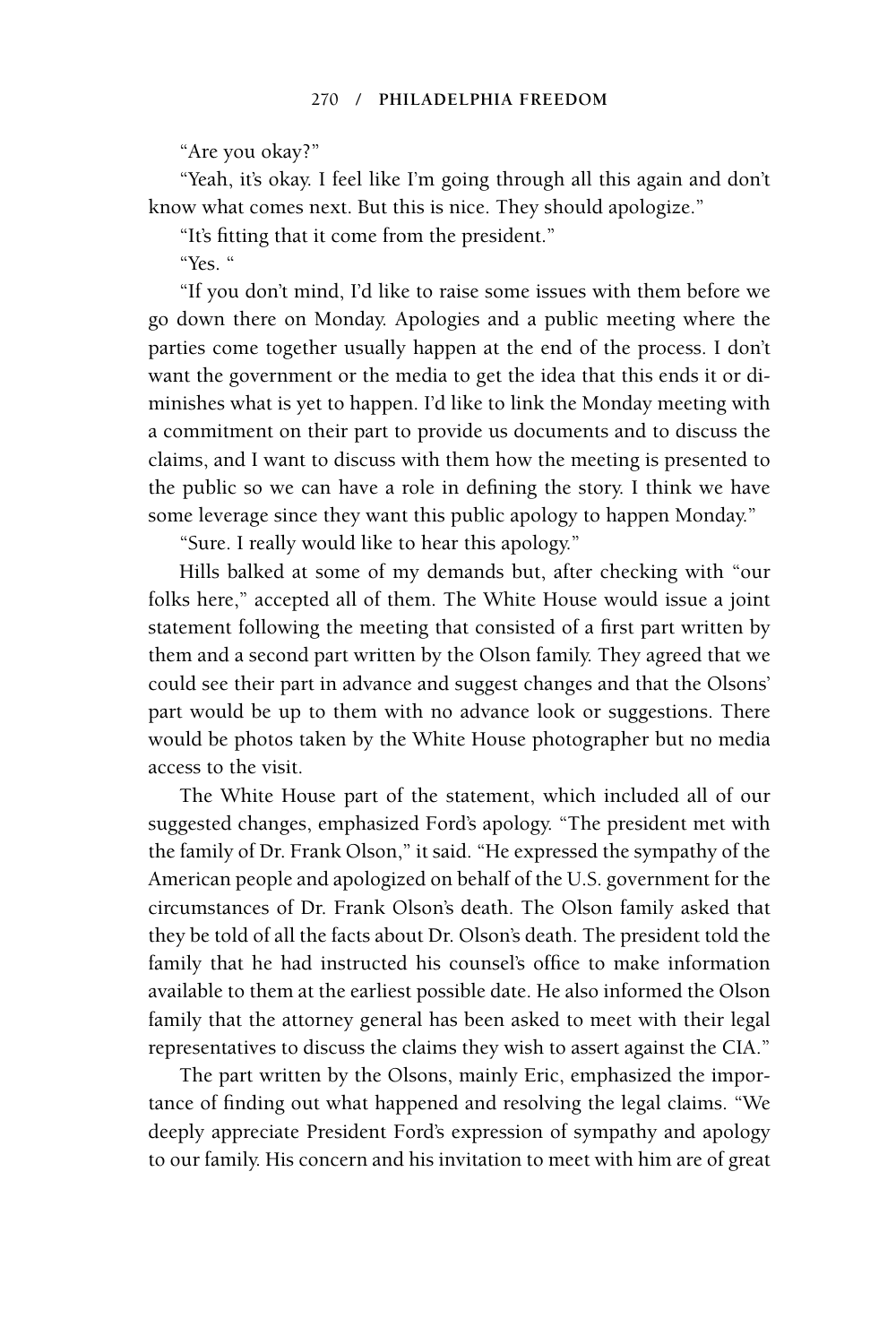value to us. We hope that this will be a part of a continuing effort to ensure that the CIA is accountable for its actions and that people in all parts of the world are safe from abuses of power by American intelligence agencies."

# §§§

The White House followed through on its commitments. Rudy and I were invited to meet with Attorney General Edward Levi to discuss the Olsons' claims a few days later. The next day we went to CIA headquarters in Langley, Virginia, to see CIA director William Colby, who wanted to extend the CIA's apology and provide us with documents about Frank Olson's death. Alice refused to go to the CIA and didn't want their apology. "Colby was there when Frank died," she told me. "I got the apology that means something to me."

At the CIA, Eric, Nils, Lisa and her husband Greg Hayward, Rudy, and I were ushered up an elevator to the seventh floor, which was the hub of CIA operations throughout the world. We walked through corridors and open areas that mostly looked like ordinary workplaces. There were desks in open areas and private offices. But some desks had large glass bowls on them. If it were anywhere else, I'd have thought they were fish enthusiasts. But the bowls were there for burning documents. And the drawers on file cabinets had thick metal fronts with combination locks. Handling documents was no simple matter there.

We were surprised to be met and hosted by Mitchell Rogovin, who introduced himself as "special counsel to the director." Rogovin was a wellknown partner at Arnold & Porter, who was brought in to help the CIA during this period of widespread public criticism.

I had read enough about the CIA to know that it had complicated and sometimes contradictory political tendencies. The CIA covertly aided foreign governments that supported narrow U.S. economic or political interests and covertly disrupted—or overthrew—governments that did not. But it also welcomed into its ranks many who had been removed from jobs at the Defense Department or the military as suspected communists during the "red-baiting" McCarthyism of the 1950s. It was often liberal on social and domestic issues, though the typical CIA employee had elite WASP origins and often went to the best schools. There were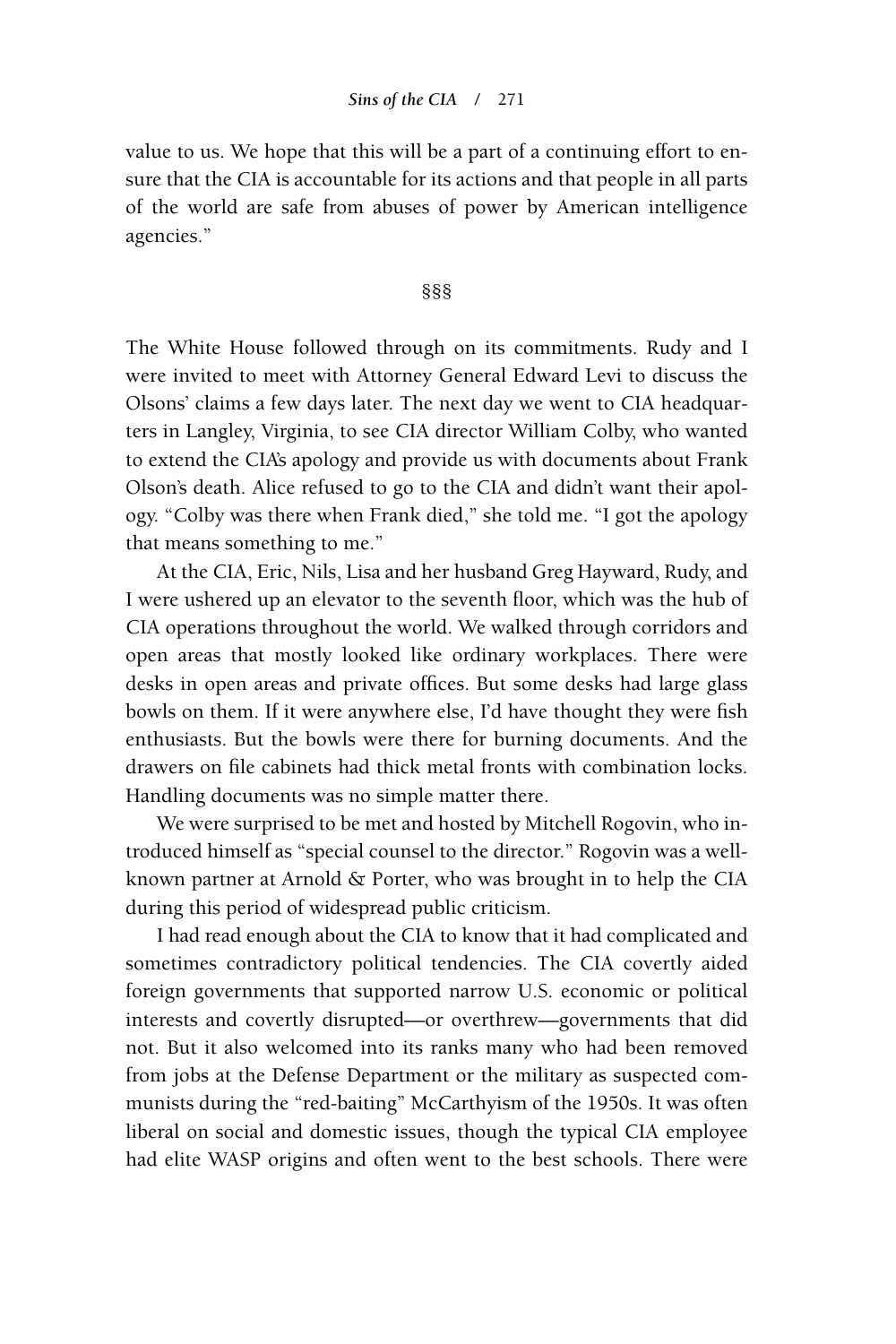very few Jews or African Americans. Arnold & Porter fit this complex mold as a liberal corporate law firm, so its sending a major partner to help the CIA wasn't as strange as it could seem.

Rogovin greeted us all warmly and acted, then and throughout our dealings, as if he was one of us. I returned his friendliness but didn't trust him. I told him we preferred that Colby's apology and the Olsons' responses were private. He agreed and assured me that we would not be recorded or photographed while at the CIA.

Rogovin led us into Colby's office, and Colby came in another door just after we sat down. He was a thin man of medium height with brown hair. He avoided eye contact and seemed wooden, perhaps worried that one of the Olsons might lash out.

"Please extend my apology to Mrs. Olson," he said. "I want to apologize on behalf of the CIA, myself, and everyone here. I can't explain why we didn't tell your mother the truth about Dr. Frank Olson's death. I can assure you that we are changing. Under our current regulations, this could not happen again. Our activities regarding Allende in Chile constitute an abuse, as Congress has said. It was initiated and ordered from the White House, but it's still an abuse."

I was surprised by his candor on issues beyond Olson's death and by his dull, emotionless tone as he detailed a series of abuses that cost lives and overthrew governments. None of us responded.

"I want to give this to you and your attorneys," Colby continued. "This is the entire file concerning the death of Dr. Olson." He handed us a folder of documents about an inch thick.

"Does this include," I asked, "all of the information and materials available to the CIA and the whole government?"

"Yes, it does," Colby said.

"It's everything we have," Rogovin added.

After an uncomfortable silence, Rogovin said, "If you'll come with me, I'll go over these documents with you."

Colby nodded to us and quickly exited as if he had something important to do, and we went down the hall to a small room with Rogovin.

"There are some excised portions of the documents that refer to other matters, and I can let you skim unexcised versions of documents on these other matters briefly to see that they don't mention Dr. Olson. I can't give you copies of them."

He pointed to two thick stacks of documents, which I looked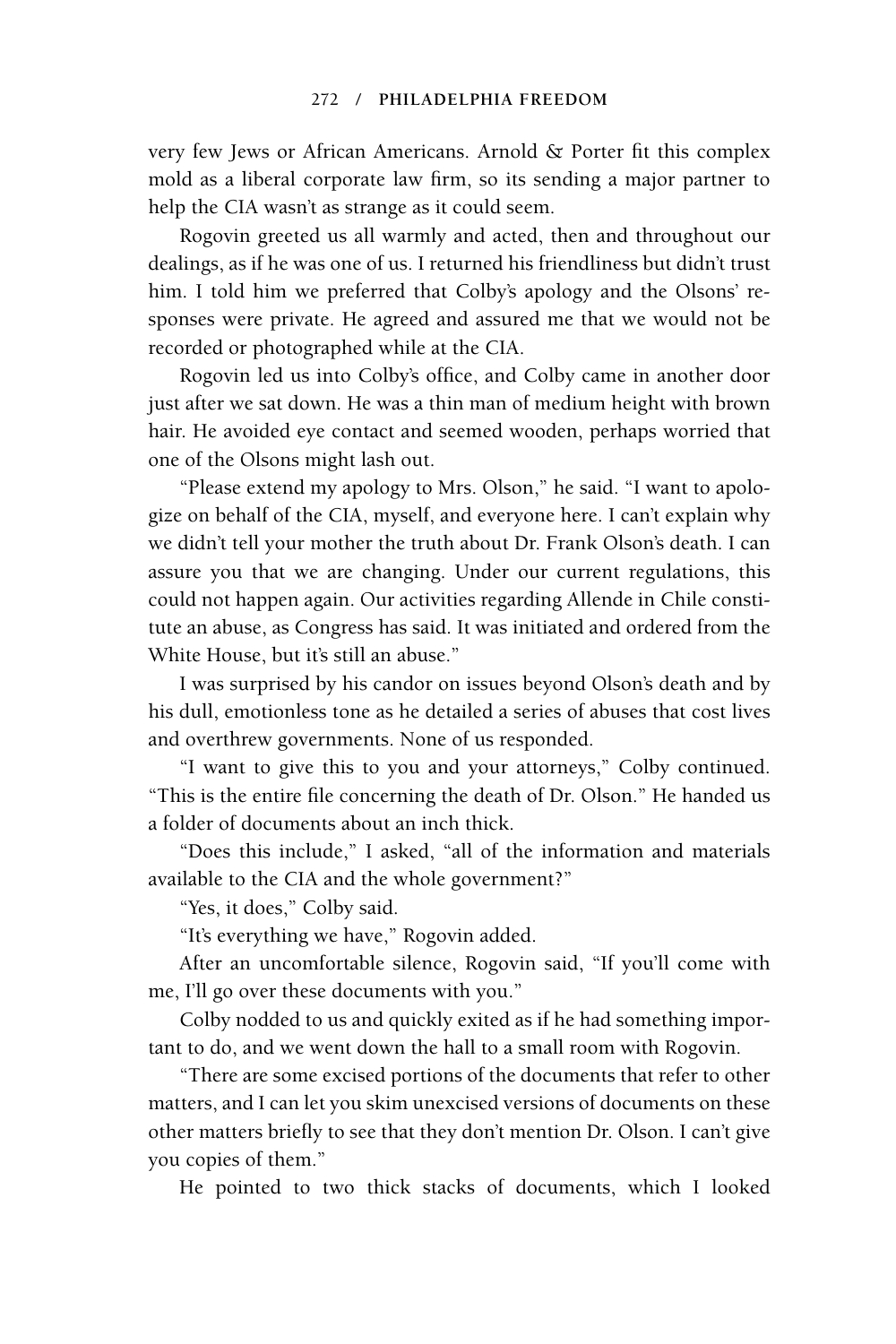through. Most referred to projects called "MK/ULTRA," "Bluebird," and "Artichoke," which I knew nothing about and couldn't figure out with such a quick skim. I could see that it had a lot to do with drugs, but why and how was not clear.

Rudy and I looked through the stacks for maybe a half hour. "It's hard for us to get anything from these with a short skim," I said. " We'll have to talk about this further."

"That's fine. Would you all care to join me for lunch?"

Lunch hadn't been mentioned; I was surprised by the invitation. "What do you think, Eric?" I asked.

"I suppose, since we've got to get lunch soon anyway."

Rogovin led us into a nearby small dining room on the seventh floor. It was very fancy and formal, with tablecloths, formal silverware and china settings, and drapes on the windows. This had to be the director's private dining room. We sat at a long table, Eric at one end and Rogovin at the other. A waiter poured us each a glass of water and put butter patties on our small plates.

"Is this the official CIA china?" I asked the waiter, the first black person I had seen. The plates had a distinctive maroon design with a CIA logo.

He had a formal waiter outfit on with a large security identification badge on one of his lapels. "Yes, that's official."

"Do they sell them at the gift shop? It's impressive."

"I don't think there is a gift shop." He smiled.

Then Colby entered the room and sat next to Rogovin. He was joining us for lunch.

I wanted to leave, but this was the Olsons' visit, not mine. Maybe everyone on our side felt the same, but it was hard to tell. There wasn't any opportunity to discuss it, and I was hesitant to do it on my own. But as it turned out, I'm glad we stayed. Colby's coming to lunch removed the formality of the visit and its limit to the Olson case.

"Eric, if I may call you by your first name, what are you doing now?" Colby asked, less stiff but still cold.

"I'm working on new ways of testing that involve responses to collages. We're finding that they can be most revealing. What kind of testing do you use at the CIA?"

"We use the polygraph, and with great success. Agents are polygraphed before hiring and periodically thereafter."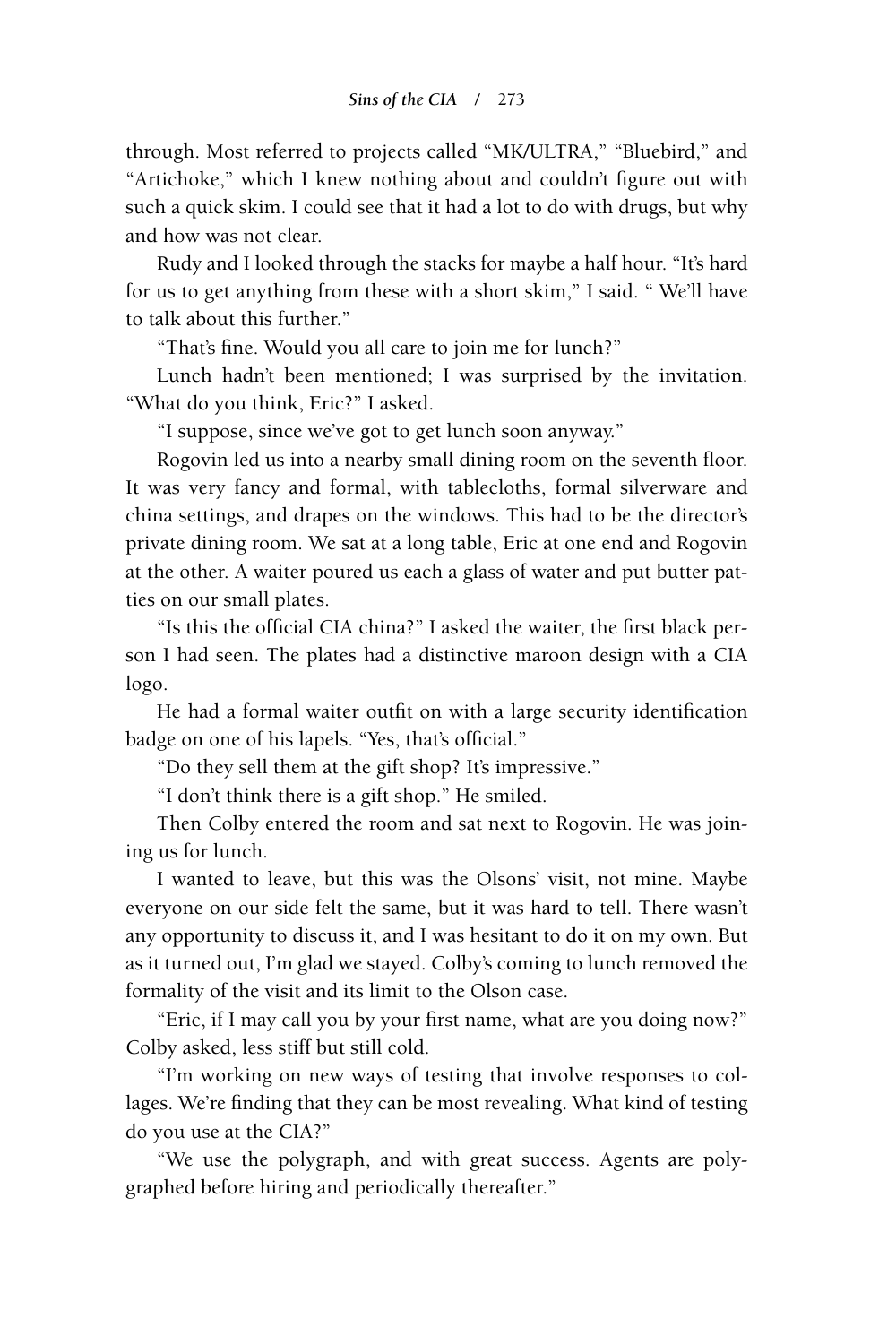"What is it you want to find out about them with the polygraph?"

"Trustworthiness, loyalty, things like that."

"Do you have political criteria you get at with the polygraph or elsewise?"

"No, no political criteria, as long as you can do the job."

"Do you have any socialists or serious critics of government policy?" I asked.

"Sure, that's possible. There was a lot of discontent about the incursion into Cambodia, particularly among the younger CIA people. Those people are still here."

"You mean they haven't been allowed to leave the building?"

Eric laughed. Colby looked up from his soup and directly at me, then cracked a smile. Rogovin kept his head down in his soup, which was quite delicious. Colby had a gourmet chef somewhere in the building.

"Yes, very funny," Colby said. "You know, the CIA was realistic about the strength of the enemy in Vietnam, and we saw the struggle as political, not really military. We regularly differed with presidents and the military on the political nature of the war."

"But politically," Eric said, "the people favored the Vietcong and North Vietnamese, not our propped-up Theiu regime."

"That's not so. The people had swung over to the Theiu regime, but by then we stopped the military aid and lost the will to continue. The Tet Offensive of 1968 was carried out by guerillas, but the offensives against us in the 1970s had to be carried out by North Vietnamese regular units. The guerillas had come over to the Theiu regime."

"On what do you base that? We and the Theiu regime were widely despised by all accounts."

"Look, I gave a half million guns to the people, and they didn't use them on us. I could ride around freely without getting shot, and I talked to a lot of people who expressed widespread support for the Theiu regime."

"What makes you think," I said, "that the Vietnamese people would or could tell you what they really think? Your Phoenix program resulted in widespread assassinations and fear." Colby was most known for the controversial Phoenix program, which armed locals loyal to Theiu and told them to weed out locals believed to be opposed.

"The support was there; the military aid wasn't."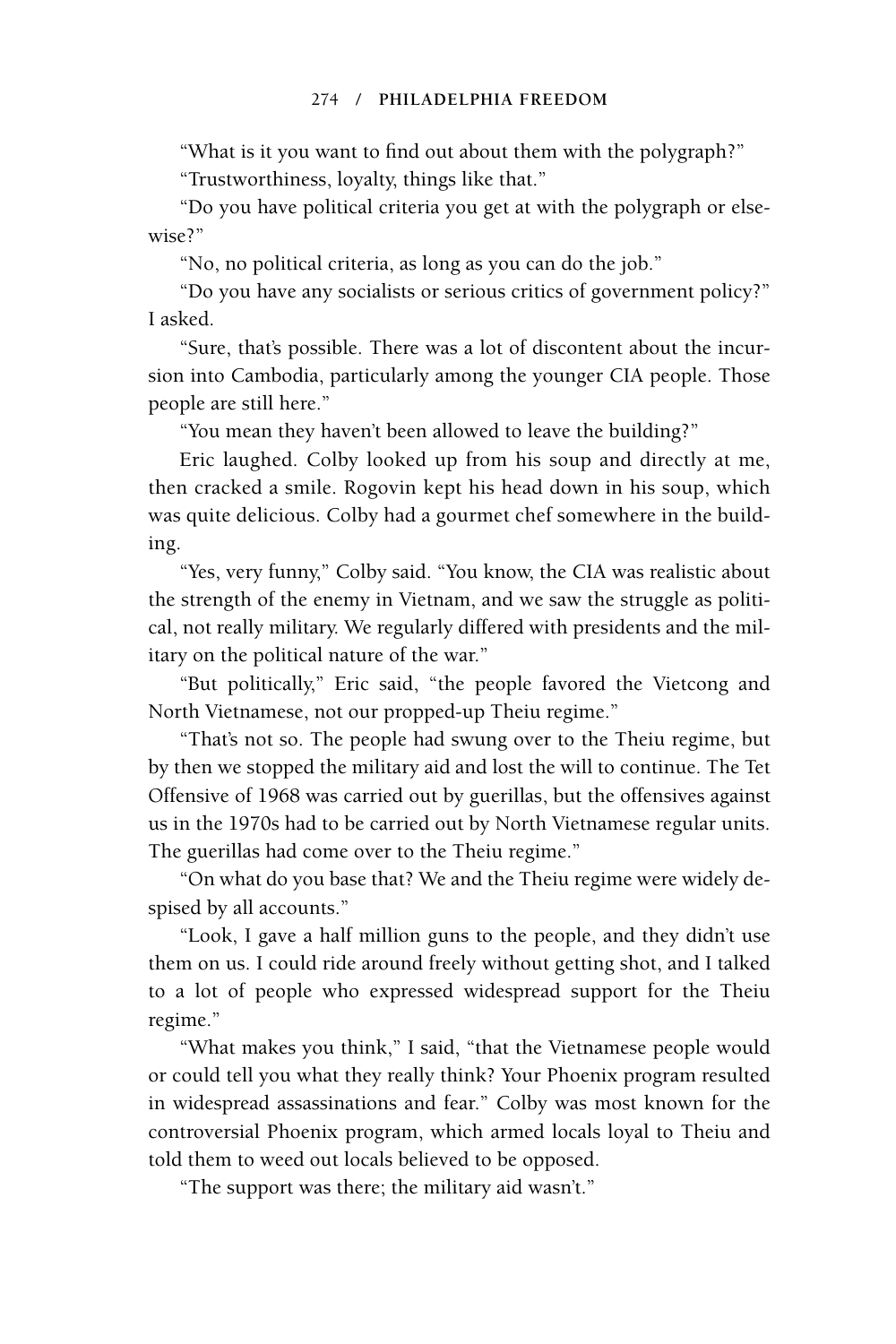"If the people were so supportive of Theiu, why did the South Vietnamese army fold in two weeks?"

"Because we didn't give them the needed support anymore."

"Weren't there good political reasons why the people would be for the National Liberation Front, the Vietcong, and against the Theiu regime?"

"There were issues to exploit."

There was a long silence, then we returned to more mundane matters. I was struck by his emphasis on the politics of the conflict but resort to miliary considerations to explain our loss. His explanations and arguments were weaker and less articulate than I would have thought, and he wasn't used to being questioned.

#### §§§

"Please extend my deepest regrets to the Olson family," Attorney General Edward Levi said after greeting Rudy and me at his office at the Justice Department in Washington. "This was a horrible series of events." President Ford selected Levi, a law professor, law school dean, and president of the University of Chicago, to restore public trust in the Justice Department after the "Saturday Night Massacre." President Nixon had ordered Attorney General Elliot Richardson to fire the special prosecutor investigating the Watergate scandal, Archibald Cox. Richardson refused and instead resigned; the next in line at the DOJ, Donald Ruckelshaus, did the same. The third in line, Solicitor General Robert Bork, fired Cox. It was an ugly scene. Levi brought integrity and unusual ability to the DOJ, along with a lot of bow ties and cigars.

"Thank you, and we will," I said.

"President Ford has asked me to give this matter some priority, so we have looked into it and want to begin discussions with you today. You've made a claim under the Federal Tort Claims Act."

"Yes," Rudy said, "and we set out the relief we seek in some detail, including the maximum allowable damages."

"I've asked Rex Lee, from the DOJ Civil Division, to attend and explain the problem we've uncovered."

We knew Lee from earlier cases. He was very conservative but a straight shooter. "The difficulty as we see it is that Mrs. Olson received benefits under FECA, the Federal Employee Compensation Act. That's an exclusive remedy and forecloses any other claims."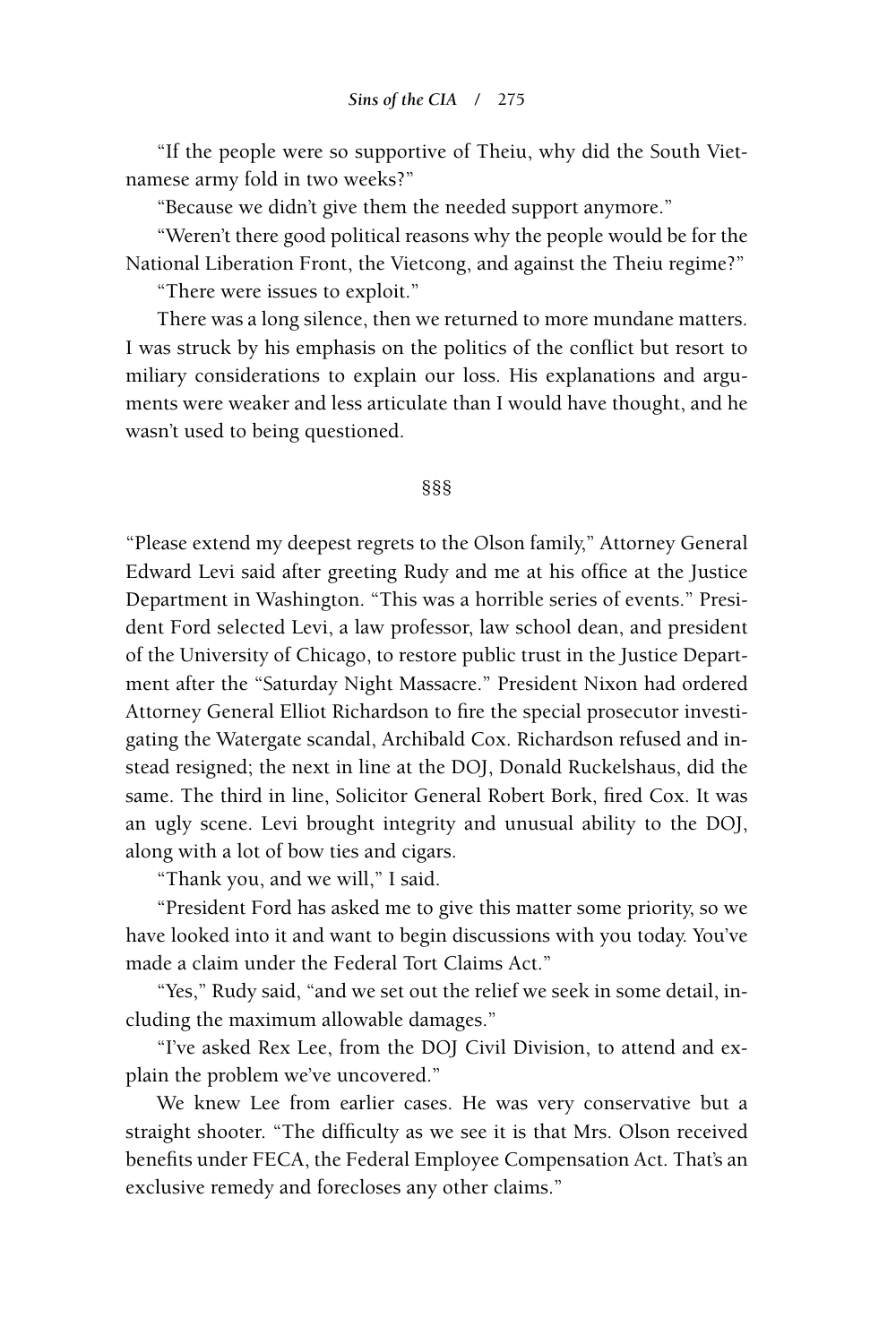Employee compensation schemes usually had such provisions. They set up a trade-off. Limited benefits were relatively easy to obtain by filing an administrative claim, but much larger damages that might be obtained through a lawsuit were prohibited.

"We understand that argument," I said, "and in the typical case, it would have considerable merit, but the circumstances here are quite unusual. The CIA made the decision to deceive Mrs. Olson and to cover up what had occurred, regardless of the impact on her and her children. The FECA benefits were part of the deception and cover-up. They told her she would be paid a monthly sum, which made it less likely she'd ask questions or hire a lawyer."

"But once she got and accepted those benefits, we have a statutory defense to any claims you may raise."

"She never should have gotten FECA benefits. It covers injuries 'in the performance of his duties.' A drug experiment—or being an unwitting guinea pig in an experiment—was not part of Dr. Olson's duties. There is also an explicit exclusion of coverage in the FECA for suicide. The government cannot commit such a fraud and then benefit from it by using it as a defense to these claims."3

Levi paused. "What concerns me is we'd have to raise the defense; you'd make those arguments, which have considerable merit; and a judge would rule. It might get sent back to the secretary of labor to look into the circumstances and determine if Mrs. Olson was due FECA benefits."

"You'd raise the defense if we file the suit, but you can settle it before then. Cases are settled all the time when there is some defense that might be raised. This doesn't seem a hard or unusual case to settle. The alternative is to litigate it, which from our perspective provides a formal discovery process that will enable us to fully explore what happened."

"You are right, but these are, as you know, strange times. I do not want any public perception that we paid compensation in spite of a statutory defense. You've got the CIA documents, and we'll cooperate fully on getting the facts."

"We're not satisfied that we got all the documents or yet know what happened, and that's a predicate to any resolution of the case."

"I understand. On compensation, we have an alternative to propose—a private bill adopted by Congress to compensate the Olson family."

"I don't know a lot about private bills, but they're rarely passed and difficult to even get Congress to vote on."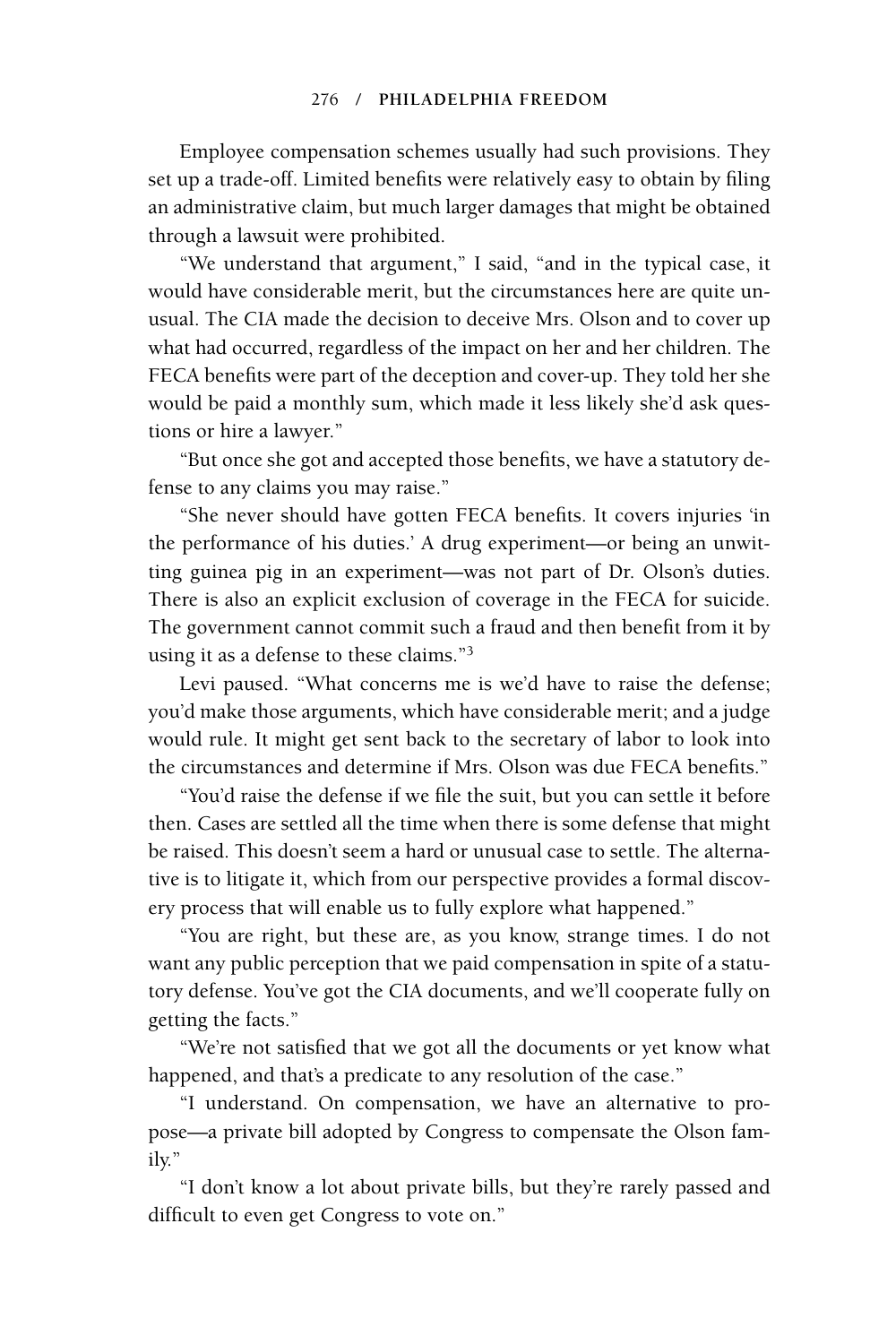"That's true, but this one would have the full support of the White House."

#### §§§

"I enjoyed your spirited questioning of Bill Colby at lunch," Rogovin wrote in a letter to me the day after the CIA visit. "I have assured others at the agency that we have an agreement," he added, "that the documents are for the sole purpose of prosecuting any claim. When you get a moment, simply send me a note confirming that."

Documents provided in litigation or anticipation of litigation were not made confidential by law or court rule. A lawyer wanting confidentiality had to say so and negotiate confidentiality terms or get a court to require confidentiality before providing documents. Rogovin had neglected to do this and was trying to cover his tracks. The Olsons wanted to make all the documents and everything we could find out public, so I paid careful attention to any hint of a request or expressed assumption of confidentiality by Rogovin or Colby, and there was none. The documents that were previously classified had been declassified before they were given to us, so I saw no limit on our use of them. I told Rogovin that we would make them all public, and we did in January 1976.

The documents, which we started calling the "Colby documents," were obviously incomplete and raised more questions than they answered. There were a variety of statements, memos, letters, and other writings but no overview, no discussions of policy or strategy, no medical or psychiatric opinions or details, no blood tests, no coherent or credible account of how or why Frank died, nor any credible investigation of what happened. The materials from the New York police and medical examiner were sketchy and had little content. The unwitting drugging was described as part of an experiment, but there were no details or discussion of the design of the experiment, what they sought to find out, how it was conducted, or what results they expected or obtained. Rogovin and the Justice Department added another handful of documents, and we asked for and got an affidavit from them saying under oath that we had everything there was, but the gaps and problems raised by the Colby documents weren't resolved.

I spent most of my time for weeks looking for witnesses, additional documents, books and studies, experts—anything or anyone who could help me understand what the government had been up to and what hap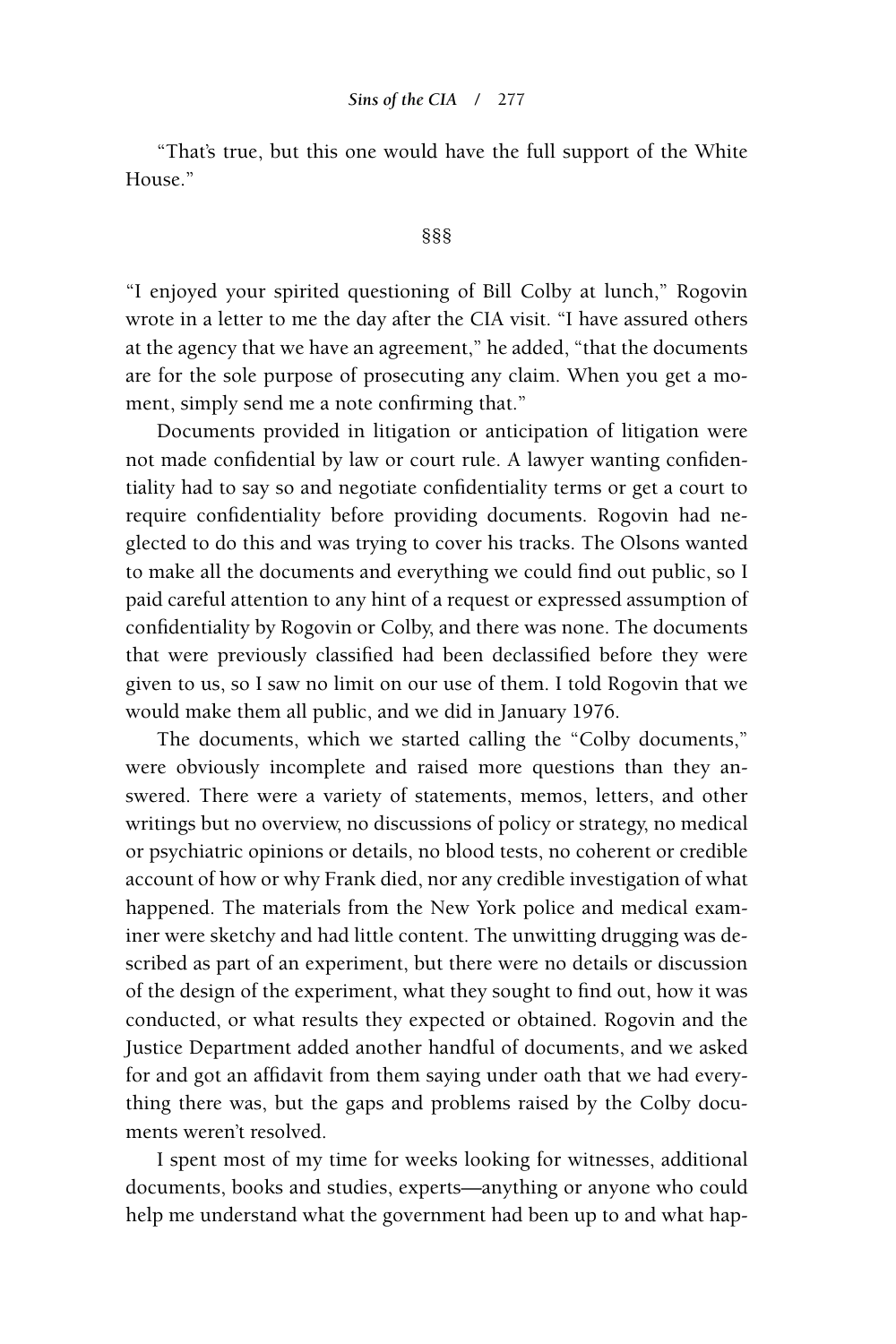pened to Frank. I shared a lot of information and leads with an investigative reporter at the *New York Times,* Joe Treaster, and to a lesser extent with Bill Richards at the *Washington Post.* They had useful resources, including offices and reporters around the world; came up with significant information and evidence; and kept the story alive. Treaster was able to find one of the main characters identified in the documents in India.

Using the Colby documents and everything else I could find out reliably, I began to piece together some details of the CIA operation and Frank's death. The retreat at which Frank and others were unwittingly drugged was a gathering at Deep Creek Lake, in a remote area of western Maryland, of scientists who worked at Camp Detrick. Though innocuous in appearance and located in a beautiful rural area near Frederick, Maryland, Camp Detrick was the nation's primary facility for chemical and biological warfare. Frank worked there for many years as a biochemist and had held some midlevel managerial positions. He and his colleagues were funded or employed by military and intelligence agencies, including the army and CIA.

LSD emerged as a pop culture drug in the 1960s. Onetime Harvard professor Timothy Leary became the guru of LSD, and the Beatles sang "Lucy in the Sky with Diamonds." Its hallucinogenic effects and altered state of consciousness fit the times. But in 1953 LSD was unheard of publicly. It was often dangerous in the 1960s, though taken voluntarily with some knowledge of its effects. Receiving it unknowingly and without any understanding of what it was—or that the effects usually go away would be terrifying.

My research on LSD led to episodes in Europe going back centuries in which whole villages were suddenly overcome with some mass hysteria. People went raving mad. Many died, and more never recovered. It was usually seen as the wrath of God—the name given it was St. Anthony's fire—but the most likely culprit was a form of ergot in bread that in some circumstances spontaneously formed lysergic acid diethylamide, LSD. Bread was picked up from bakers each day, so a whole village unwittingly got LSD-tainted bread at the same time. Well-known author John Fuller wrote about the common symptoms in these episodes and in the "bad trips" of the 1960s: "the distortion of time and space, hallucinations, the feeling that the walls and ceiling are closing in, the trembling, the profuse and chilled sweating, the insomnia, the compulsion to commit suicide,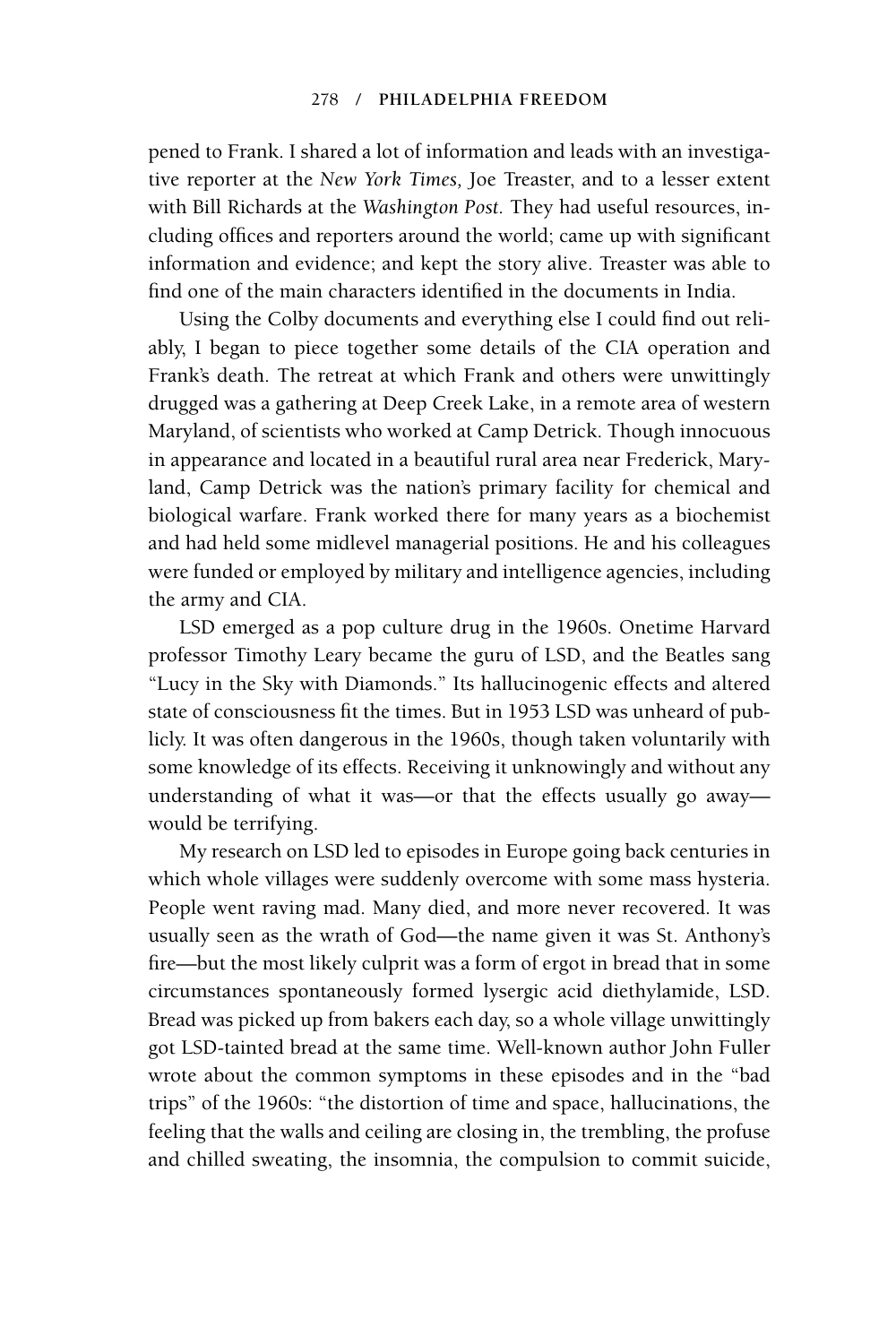the compulsion to jump out of windows, including the conviction that one could fly."<sup>4</sup>

At the retreat, LSD was added to an after-dinner liqueur by Sidney Gottlieb, an organic chemist who was Frank's boss at Camp Detrick; chief of the CIA's chemical branch; and a central figure in the CIA's research and use of drugs, chemicals, and biological agents. Gottlieb's assistant, Robert Lashbrook, also participated in the unexplained "experiment."

The CIA looked into and developed a variety of substances for use in assassinations, interrogations, and localized or general incapacitation or killing of large populations. This work was used, for example, in the 1961 assassination of Patrice Lamumba, prime minister of the Congo, and in attempts to assassinate Fidel Castro. I didn't know the range of substances or uses until much later—including the assassinations and unwitting doses of LSD to hundreds, if not thousands, mostly soldiers. The Colby documents and other materials showed CIA use of drugs, wittingly and unwittingly, in programs like MK/ULTRA, Artichoke, and Bluebird with a cavalier irresponsibility that was chilling.<sup>5</sup>

Gottlieb may have wanted to watch the immediate impact of unwittingly administered LSD on his colleagues and friends and to hear their descriptions of it later; he may have wanted them to learn what it felt like; or he may have used it as an interrogative tool, a use the CIA was making of LSD though it wasn't suggested in the Colby documents, in an effort to gain information. It may have been Gottlieb's idea of a joke, a Camp Detrick sense of humor run amok. It wasn't clear and, as discussed in the Colby documents, didn't make sense. CIA director Allen Dulles reprimanded Gottlieb for "poor judgment" in unwittingly administering the drug, but no further explanation was offered.

The Colby documents' account of Frank's fall from a 10th-floor window at the Statler Hotel and the circumstances leading to it was bizarre. According to statements from mainly CIA personnel, Frank was out of it and delusional for days after he was unwittingly drugged with LSD. They described him as agitated, somewhat paranoid, unable to sleep, and generally confused. They decided that he needed help, so they took him to an allergist.

Dr. Harold A. Abramson was a well-known New York allergist and, covertly, a leading CIA researcher on LSD. He had no training or expertise in therapy and no therapeutic association with hospitals or mental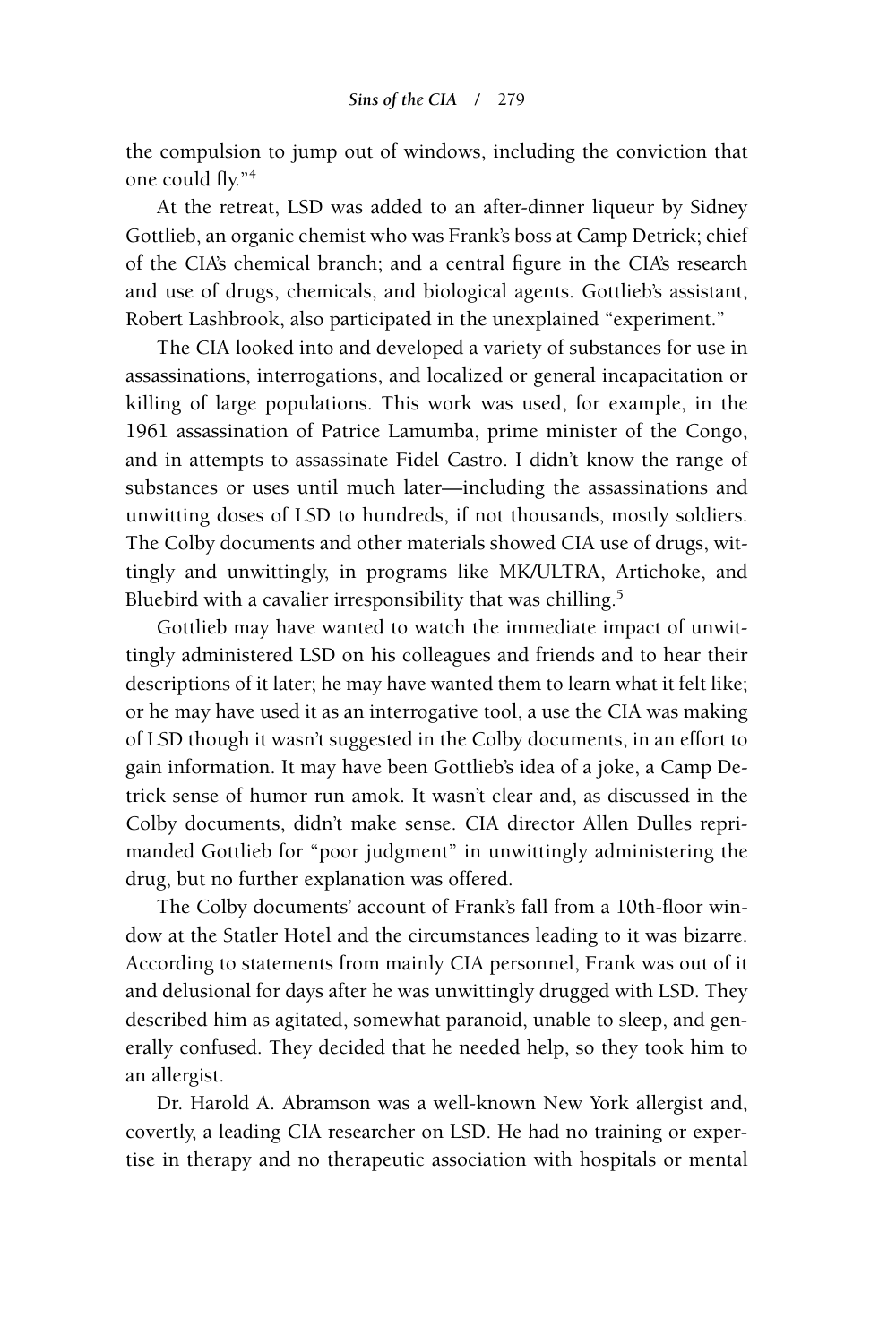institutions that might help Frank. His statements and memos showed he was unfamiliar with the common negative effects that LSD had on many people. The documents sometimes suggest that Abramson was helping or treating Frank, but his primary if not exclusive role, as someone familiar with LSD research who had top security clearances, was to evaluate the situation for the CIA. Frank saw Abramson a few times, was then taken back to Frederick for Thanksgiving dinner with his family, and then returned to New York to see Abramson again. He stayed with Robert Lashbrook, assistant chief of the CIA chemical branch, in a 10th-floor room at the Statler.

In the middle of the night, the statements said, Frank suddenly got up, ran across the room, and dived through a closed window with the blinds drawn, falling to his death on Seventh Avenue across from Pennsylvania Station. Lashbrook said he awoke when he heard glass break. He stayed in the room, without going to the ground floor to see how Frank was or calling for any emergency assistance. He telephoned CIA folks in Maryland and Dr. Abramson. The hotel night manager ran outside and found Frank on the ground, still alive and trying to speak but unable to say anything understandable before he died.

Experts on suicide I contacted found this scenario implausible. Someone intent on killing himself, particularly if able to precisely run and dive, would open the blinds, open the window, and jump.

The Colby documents sometimes described the presence of CIA people with Frank as protective of him, but they sounded more like a security detail. Hotels routinely placed anyone they were informed was having a mental problem on a low floor, and the Statler had such a policy. There were no medical or psychiatric reports, no consultations with any therapist, no results of blood tests, and the like. They shunted Frank around for a considerable period without helping or seeming to want to help him. Security, secrecy, and containment—rather than the well-being of Frank Olson—seemed the driving force for the government.

#### §§§

"Alice," I said, "we're at the point of making a decision on the case. Rudy and I are on the phone." We were on extensions at our office; Alice was at home in Frederick.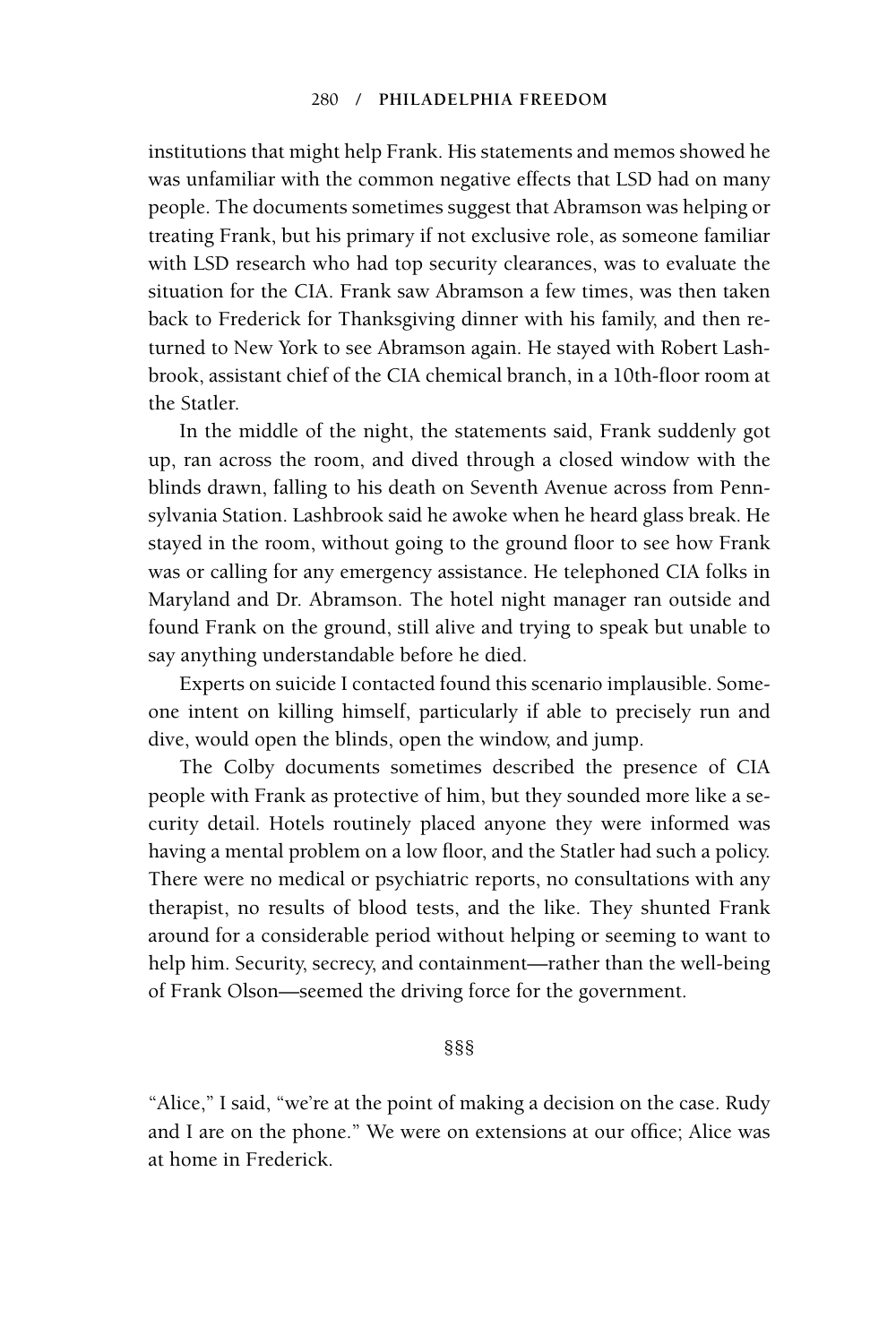"Okay."

"We've been talking about this for a while, but I think we should review it all now. The government is offering to push through a private bill for the amount we've discussed, \$1,250,000. We got somewhere with damages spread out on that table I showed you that highlights the different categories, pecuniary losses, pain and suffering to you and the children, additional pain and suffering due to the deception, loss of his companionship as a husband and parent, and the pain and suffering Frank experienced."

"I like the table."

"Thanks. This is much more than the actuarial calculation of Frank's expected lost income, about \$300,000, but it's not gigantic."

"Just so you're clear, Alice," Rudy said, "if we did litigate, we can only sue under the Federal Tort Claims Act, and that doesn't allow any recovery for the deception or any punitive damages. A lawsuit would take at least a year, and we could lose, although we think that's unlikely. Also, you keep the employee compensation benefits already paid to you, about \$150,000, and it's all exempt from taxes. Your total recovery would be \$1,400,000."

"It's a lot of money, and I don't know how much more of this I can take."

"The decision we need from you," I said, "is whether to go the private bill route or litigate or do whatever it takes to find out what happened, why and how Frank died."

"What do you think now? I know you, David K., have thought we should go on."

I looked up and across the room at Rudy. "We both see good reasons for either decision, Alice, but there is some difference of opinion on our end. I don't like ending it without a credible account of what happened and why it happened. The Colby documents say Frank gave away his identification and security cards and talked to strangers about his work, and he mentioned resigning to you. This could be delusional or the actions of someone greatly mistreated who was doubting his work and his government. Either way, he may have become what they regarded as a security risk or a risk of revealing something they wanted kept secret. There is the look and feel of a cover-up, but what they were covering up isn't clear. That's where Rudy and I have some difference."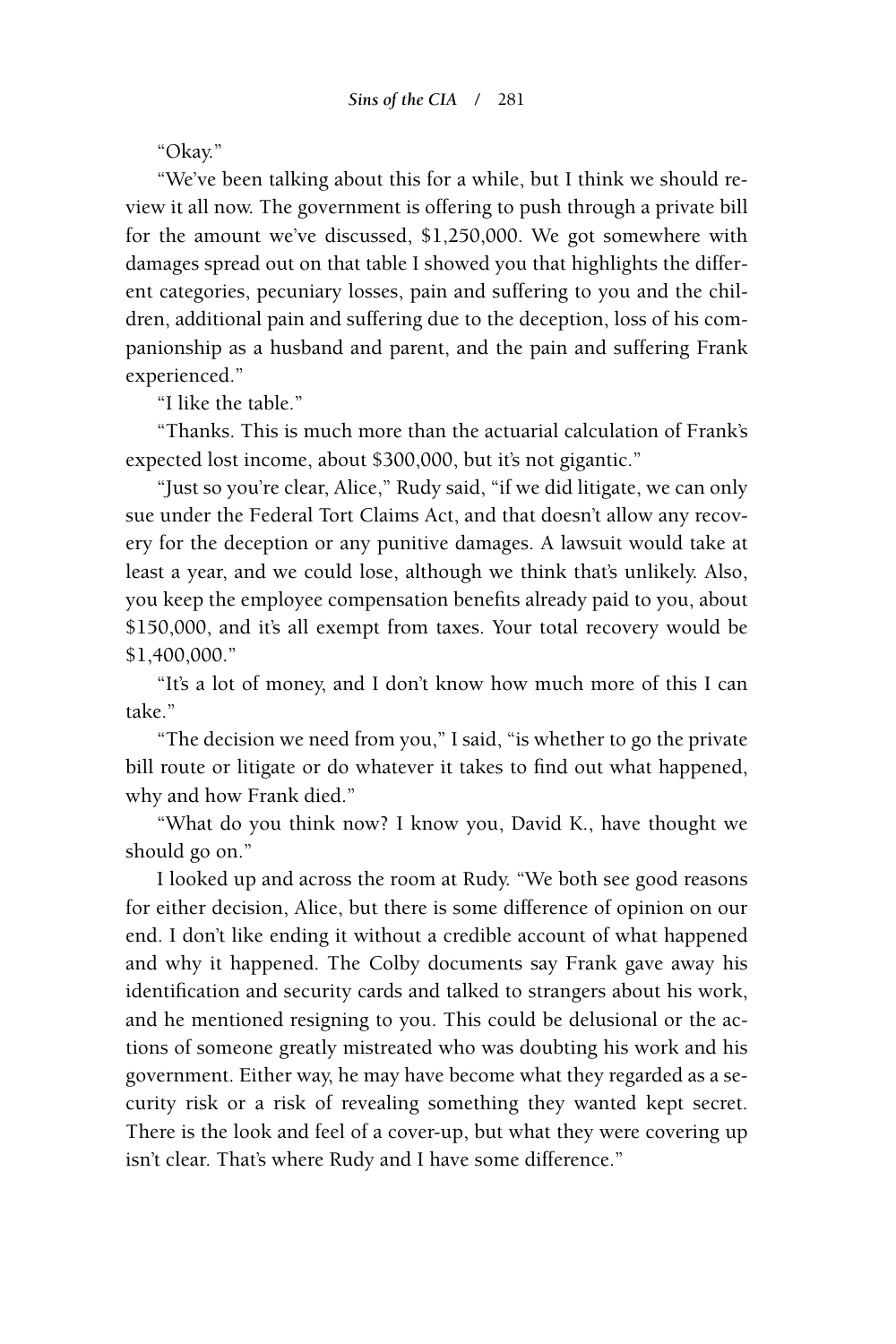"Alice," Rudy said, "I don't find the Colby documents satisfying either, but there's no motive to kill him. We can't find anything that would rise to that level."

"Rudy and I agree on that. From the Colby documents and from what we've been able to piece together so far, there doesn't seem to be a strong motive to kill him or to facilitate his suicide. The LSD stuff was potentially embarrassing, but if Frank talked about it publicly, they could say he had a breakdown or contain it with national security explanations. There wasn't much questioning of military and intelligence agencies back then, particularly so soon after World War II.

"Pushing ahead, with litigation if need be, might uncover a motive as well as the details of what actually happened to Frank. We'd exhume Frank's body, and I've got that prominent pathologist we discussed. We'd depose Gottlieb, Abramson, Lashbrook, all of them, and get more documents."

"Maybe I should go on," Alice said. "I don't know what Frank would want me to do. I guess I can't imagine that what they did was even worse than we already know. I don't know if I could handle it if they murdered him, and I don't like bringing him up from the grave. I think we know enough. I've talked it out with all three of my children, and we're ready to go with the private bill."

"I understand, Alice," I said. "You did miraculously well through all this, and you fought back for Frank and the whole family."

The Olsons issued a statement about the settlement by private bill that closed with this: "For our family this agreement represents vindication of the claims we have made. The government has acknowledged the illegality of the CIA's actions; we will be compensated in a reasonable amount; and the public will be provided with the facts concerning the circumstances surrounding Frank Olson's death. Nothing more could be accomplished by a lawsuit."

§§§

Only a handful of private bills were enacted each year. Congress's usual work was on public bills directed at the future, which apply to everyone. Private bills granted something, usually money from the treasury, to a particular person based on something that occurred in the past. This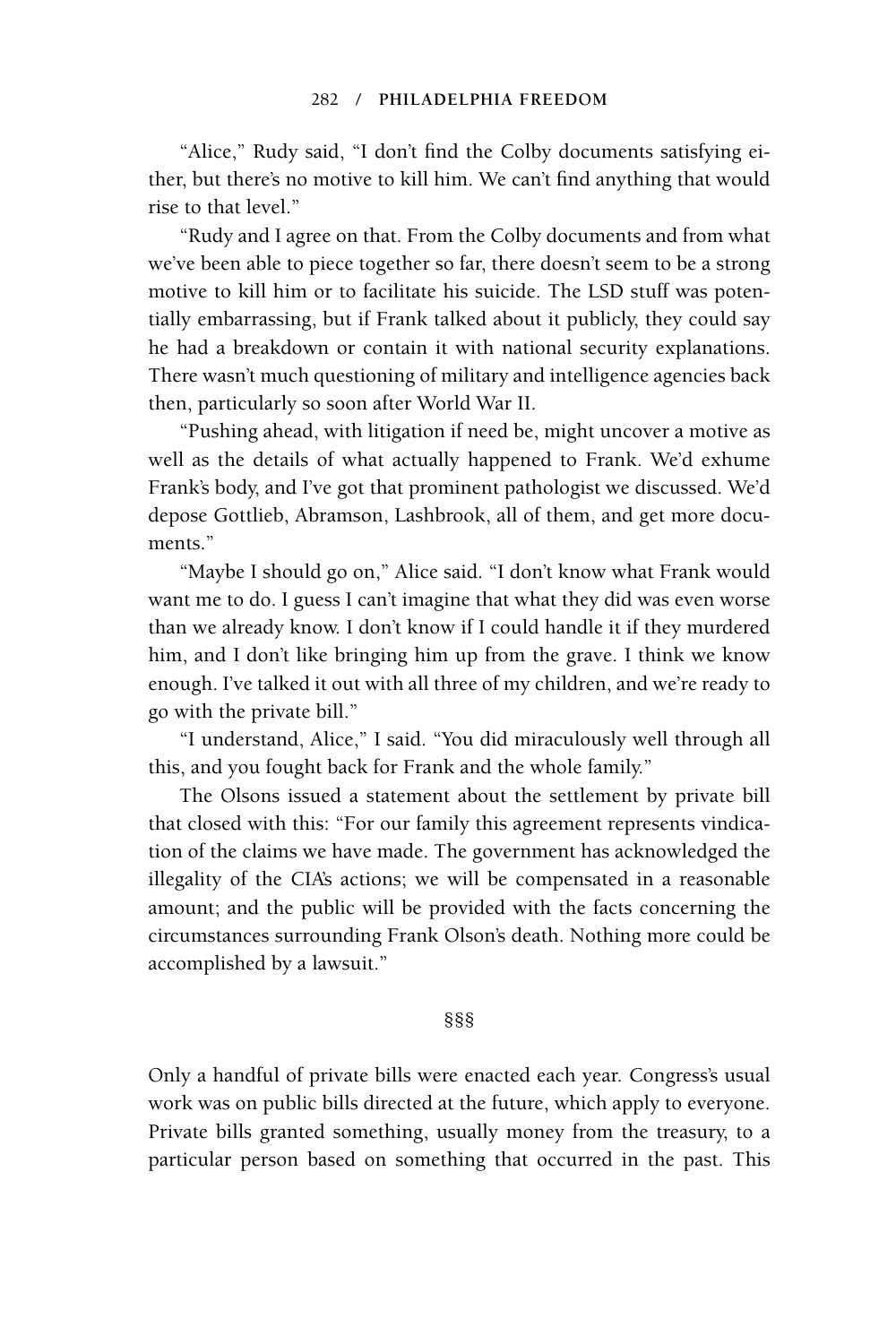made them ripe for abuse, which probably explains the congressional rules that make them so difficult to pass.

The bill was introduced by Marylanders, since that was Frank Olson's home state, Senator Charles Mathias and Representative Goodloe Byron. It was taken up initially by the Senate Judiciary Committee and the Subcommittee on Administrative Law and Government Relations of the House Committee on the Judiciary. We prepared memos on several issues for the committees. Letters in support were sent from the White House and the CIA to the chairs of both committees. The CIA letters were signed by the new director, George H. W. Bush.

Almost all private bills failed to make it out of the committees. It was unusual for one to come to a committee vote because any objection could foreclose a vote and the committees were usually occupied with other matters. Members of Congress often used the gesture of proposing a private bill to satisfy constituents though they knew it went to the dead-end committees. This was so common that members had to tell the committee members when they really meant a private bill to pass.

Even with White House and CIA backing, it took months and secret CIA briefings to finally get quorums, votes, and no objections in the committees. It mattered just how each committee member was approached. When a House committee member was balking, one of the White House liaisons told me, "They like to be asked—they will want a post office in their district or something else later."

The Senate wasn't a problem. But when the bill came to a vote in the House in late September 1976, three members moved that it be "passed over." They could have been overwhelmingly outvoted, but that was unusual on private bills. "It's risky to call for a vote to override the objectors," the White House liaison said. "Many might vote against us to uphold the tradition on private bills." A small number of objectors could kill a private bill.

I went to Washington early the next morning and met with the White House, DOJ, and CIA liaisons and House staff and members. The three objecting House members were led by Republicans John Rousselot of California and Robert Baumann of Maryland. There was a range of ideas about why they opposed the bill. Rousselot had expressed opposition to all private bills and regularly objected to them. He was well known in Congress as an injured war veteran who was a leader of the extreme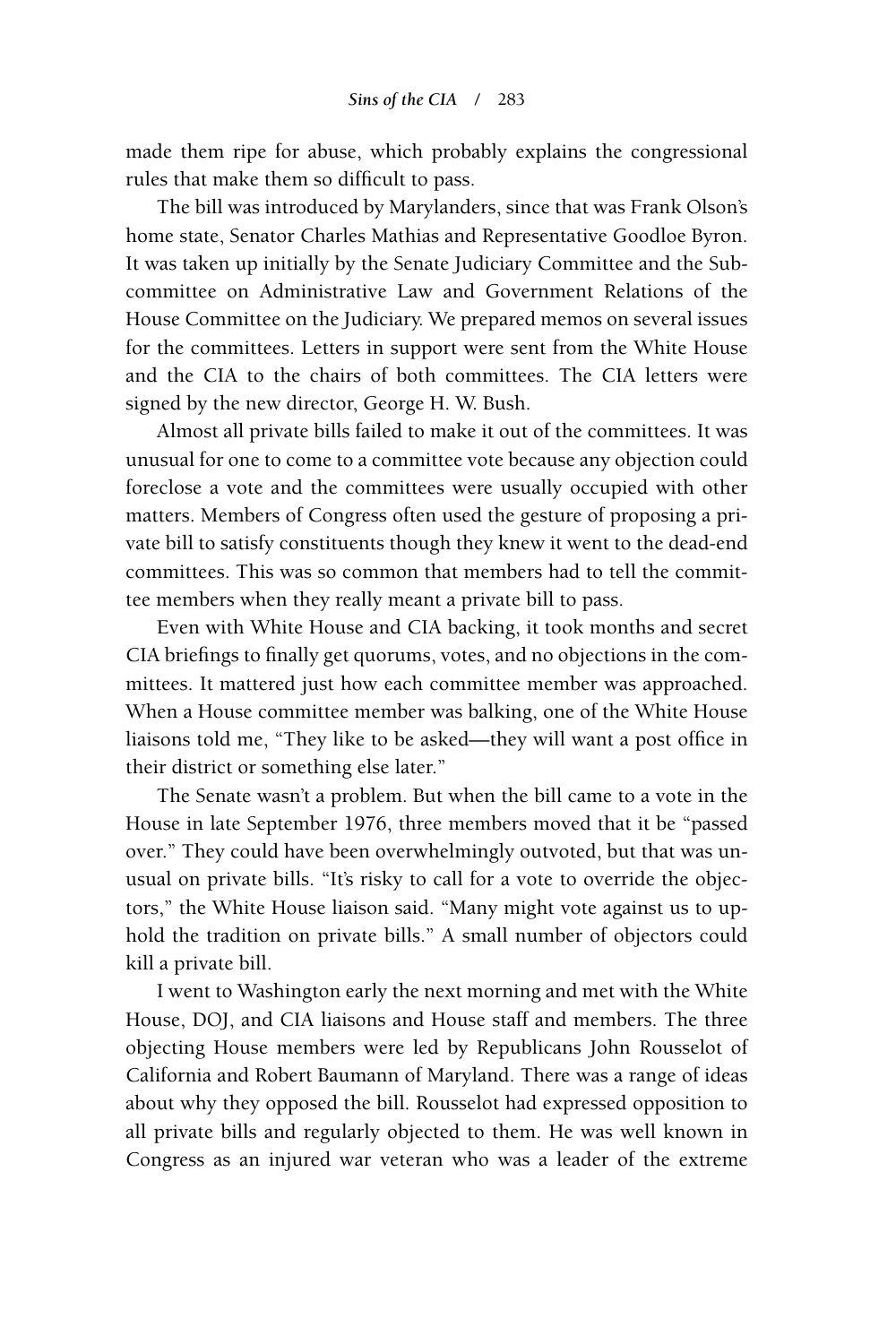right-wing John Birch Society. He had written an article in 1964 entitled "Civil Rights: Communist Betrayal of a Good Cause."

The liaisons and staff and favorable members of the House had spoken to Rousselot to no avail. Rousselot said that when he spoke to CIA director Bush about the bill, Bush said, "I don't give a damn one way or the other." When they offered to have the president call him, Rousselot said, "Fuck the president." Some of them had heard that the Justice Department was undermining our effort by saying the bill should be for a maximum of \$500,000, which was their proposed settlement amount and the most agreed to in Federal Tort Claims Act cases. Others said Representative Byron had told Rousselot that it wasn't a priority for him. They were all embarrassed and seemed to blame each other. They thought we should agree to accept \$500,000, which might secure passage immediately.

I asked to talk to Rousselot, so they set up a meeting in the Republican cloakroom on the floor of the House. I was led through checkpoints and security barriers to the back of the chamber, just beyond the rows of chairs for members. The House was in session; members walked every which way, and many were talking or hanging out in the cloakroom. I was asked to sit at a table while Rousselot was summoned. He approached, stern-faced with a pronounced limp, probably from his war injuries, I thought.

"We don't have much time," he said. "I am opposed, I suppose you've heard, to private bills in principle."

"I have heard that, and I can understand it. But some do pass, and none is more compelling than this."

"The government shouldn't be handing out money to individual people."

"This is a man whose work was dedicated to his nation and his military, who was drugged and struck down by that military. We wouldn't be here except the same government officials who did this covered it up by giving the widow paltry employee compensation benefits. That's a legal barrier to the usual sort of legal claim. This is a legitimate, compelling use of a private bill. The CIA and the military fully support it." I left out the president, who wasn't much help with Rousselot.

"It's extremely large for a private bill. I don't think the CIA or military really want it. They're bowing to media pressure. This family should take \$500,000. They've got Ford on his knees apologizing. Isn't that enough?"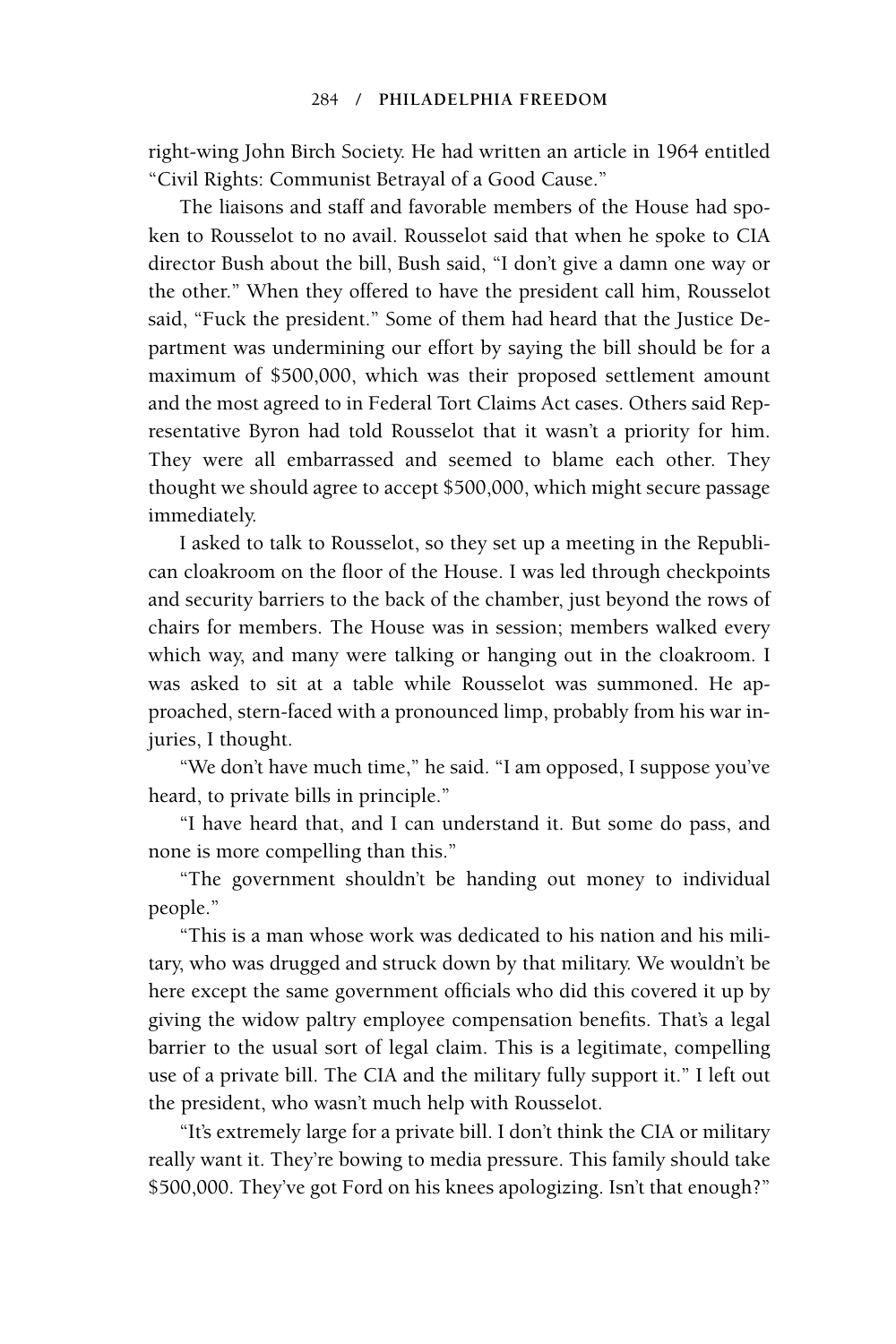"That would barely cover the lost income of this well-educated scientist. They've lived close to the edge since all this and had to deal with the lies about some inexplicable suicide."

"There are always sacrifices. You get me a private letter from the CIA director exclusively to me, not for public consumption, saying unequivocally that he wants this, and I'll go a little higher, maybe \$600,000."

"We'll get you that letter, but I can't in all conscience recommend that figure to the Olsons. We'd take our chances with a lawsuit, and this would be all over the media and an embarrassment for the military and intelligence agencies for years to come."

"Seven hundred and fifty thousand, and you get me that letter. I'll go that far, more than I ever have before."

I talked to the Olsons, and they talked among themselves. They agreed to accept \$750,000. Rousselot got an unequivocal, personal letter from Bush, and the private bill passed at \$750,000.

President Ford issued a statement when he signed the private bill. "My administration is opposed to the use of drugs, chemicals, or other substances without the prior knowledge and consent of the individual affected," he said. "At the request of the family of Dr. Olson, I take this opportunity to highlight this continuing policy."

# §§§

But it wasn't over. More investigations of the CIA yielded more victims of drugs, biological agents, and assassinations. And there was more tragedy for the Olsons. In 1978, Lisa; her husband, Greg Hayward; and their son, Jonathan, were killed in a small-airplane crash. Alice died in 1993 from a relapse of cancer that had first appeared when we were debating the private bill.

Eric moved to Sweden. He never really accepted the CIA's explanations, and in the 1980s he came back to the United States, where he and his brother, Nils, continued their pursuit of the truth of their father's death. After Alice's death, they exhumed Frank's body under the supervision of well-known pathologist James Starrs. His findings contradicted the CIA account with forensic evidence and a computer simulation of the fall. He found some evidence of a blunt-force blow to the head inflicted before the fall from the hotel window. A "homicide, deft, deliberate, and diabolical," Starrs concluded.